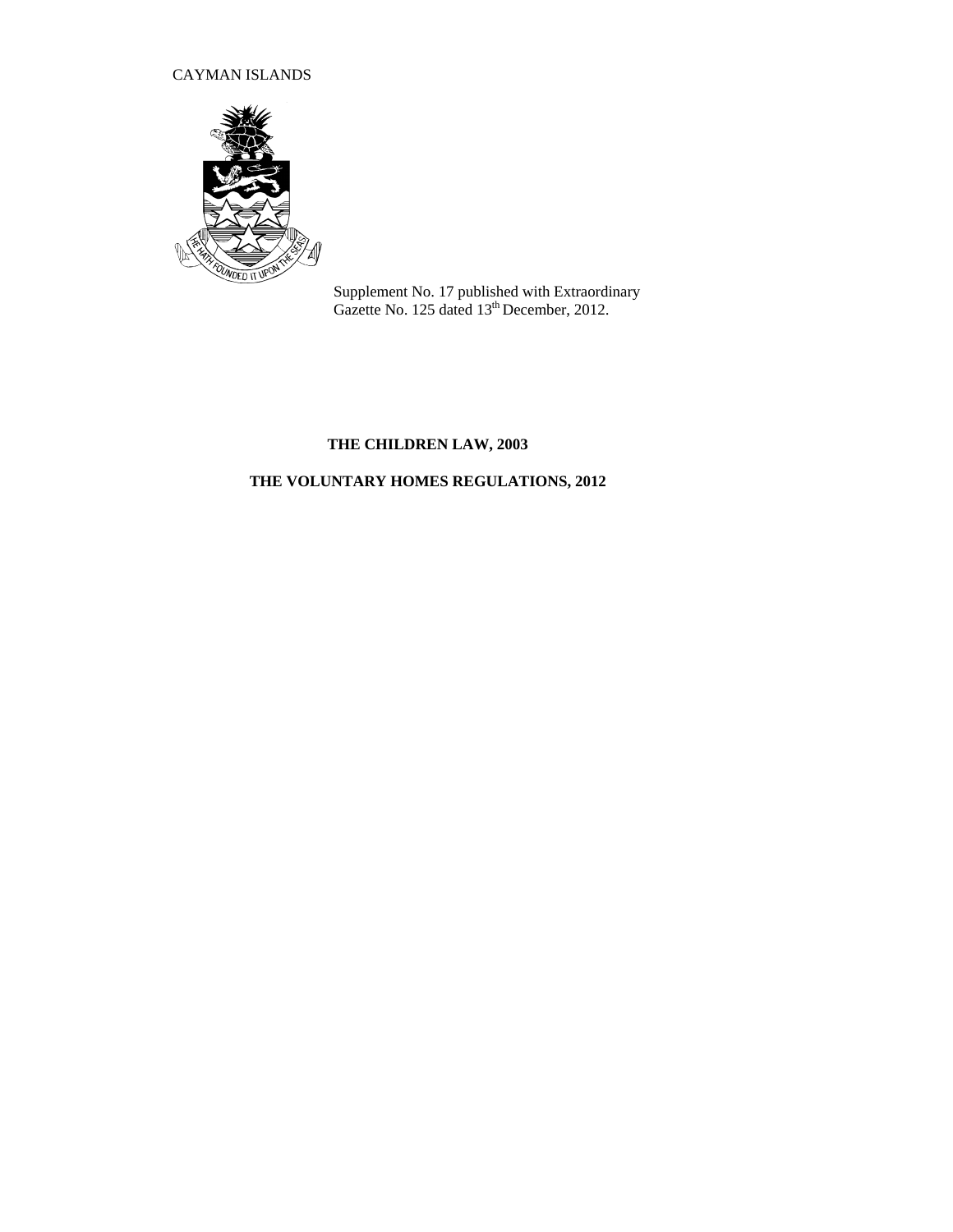*The Voluntary Homes Regulations, 2012*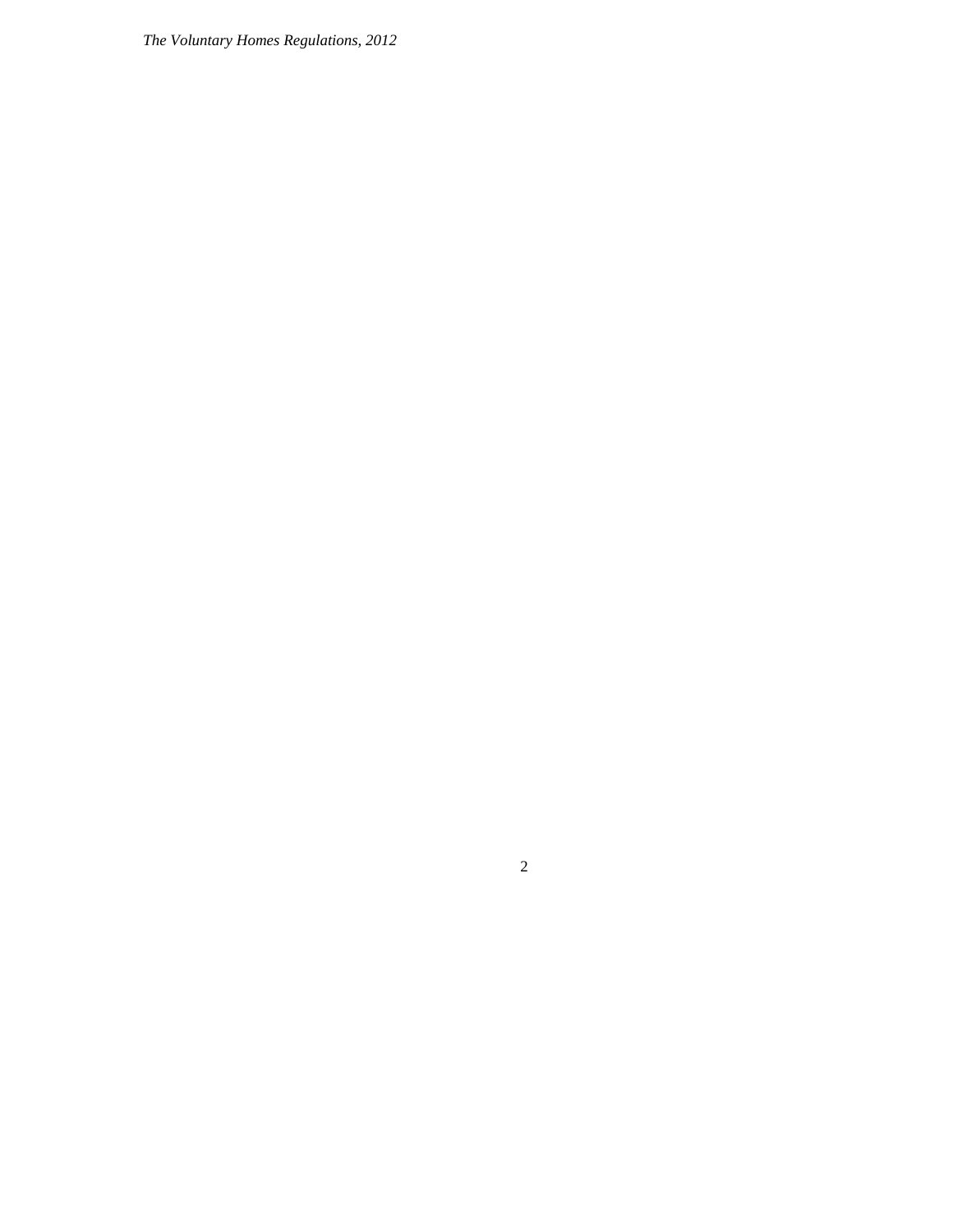## **THE VOLUNTARY HOMES REGULATIONS, 2012**

# **ARRANGEMENT OF REGULATIONS**

# **PART I**

### **PRELIMINARY**

- 1. Citation
- 2. Definitions
- 3. Application of Regulations

### **PART II**

#### **CONDUCT OF VOLUNTARY HOMES**

- 4. Statement of purpose and function of voluntary homes
- 5. Staffing of voluntary homes
- 6. Accommodation for individual child's needs
- 7. Provision of adequate conveniences
- 8. Control and discipline
- 9. Storage of medicinal products
- 10. Employment and education of older children
- 11. Religious observance
- 12. Food provided for child and cooking facilities
- 13. Purchase of clothes
- 14. Fire precautions

### **PART III**

#### **ADMINISTRATION OF VOLUNTARY HOMES**

- 15. Confidential records in relation to children in voluntary homes
- 16. Access by guardians ad litem to records
- 17. Other records with respect to children in voluntary homes
- 18. Availability of Regulations
- 19. Notification of significant events
- 20. Absence of a child without authority
- 21. Absence of the person in charge
- 22. Accountability and visiting on behalf of responsible authority

# **PART IV**

# **REGISTRATION OF VOLUNTARY HOMES**

23. Application for registration of voluntary homes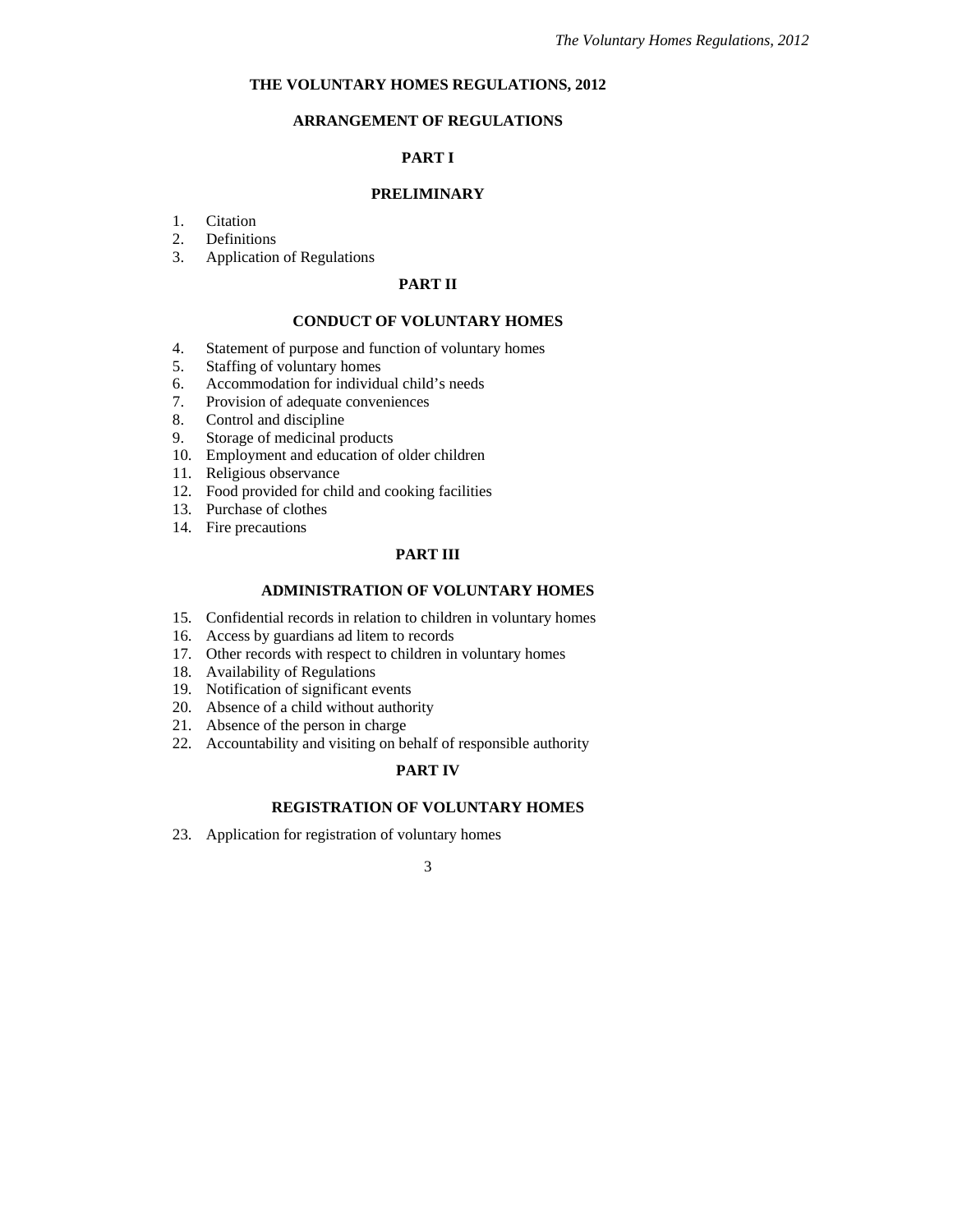- 24. Change of person in charge
- 25. Disqualification from operating a voluntary home

# **PART V**

#### **VISITS BY THE DEPARTMENT**

- 26. Circumstances necessitating a visit by the Department
- 27. Further visits
- 28. Requirements for visits

### **PART VI**

### **NOTIFICATION OF PARTICULARS**

29. Notification of particulars with respect to voluntary homes

### **SCHEDULES**

SCHEDULE 1- Statement to be kept relating to voluntary homes

SCHEDULE 2- Information to be included in confidential records concerning children in voluntary homes

SCHEDULE 3- Information to be included in other confidential records concerning children in voluntary homes

SCHEDULE 4- Particulars to accompany applications for registration of voluntary homes

SCHEDULE 5- Particulars of change of identity of proposed person in charge of a voluntary home

SCHEDULE 6- Particulars relating to voluntary homes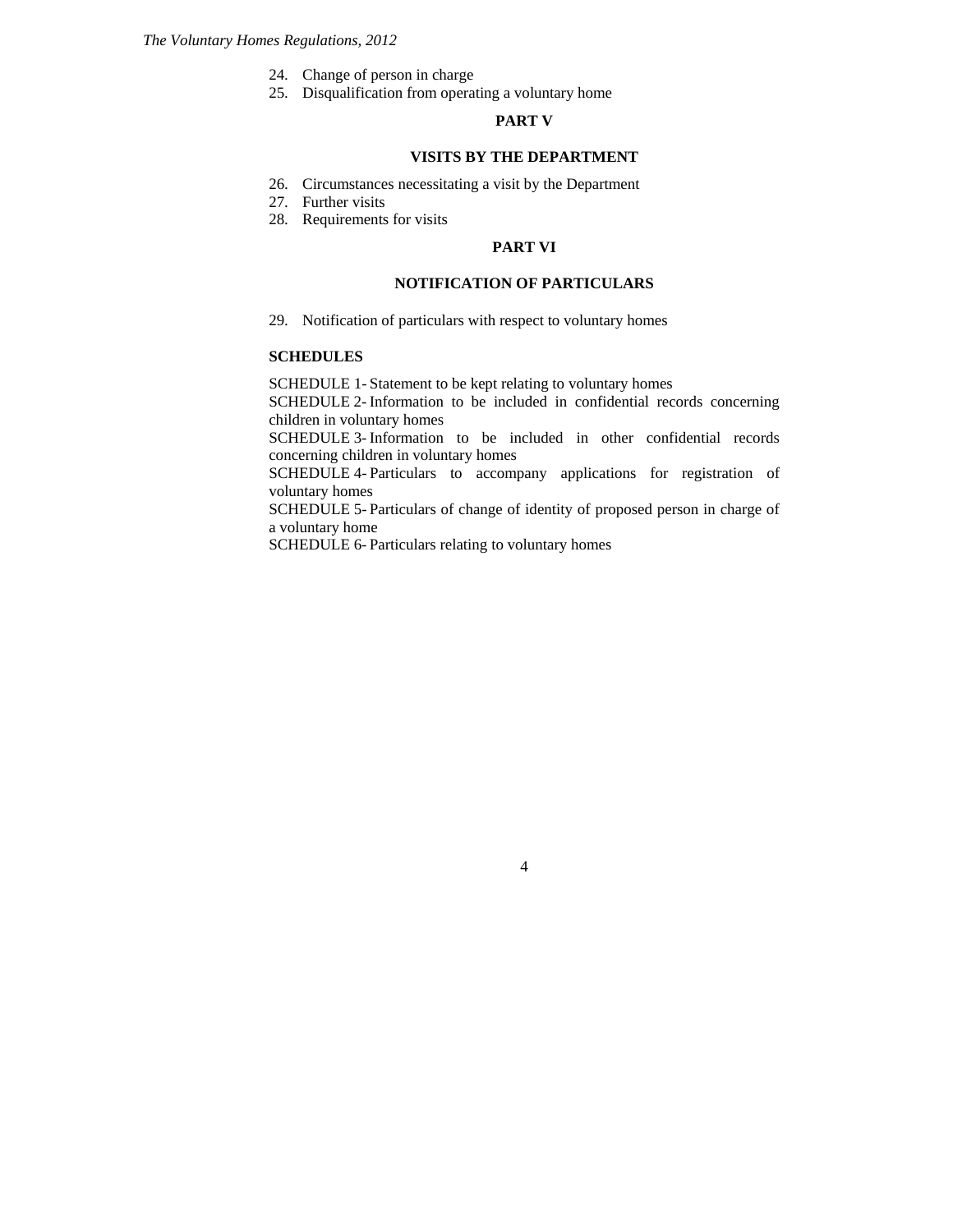#### **THE CHILDREN LAW, 2003**

#### **THE VOLUNTARY HOMES REGULATIONS, 2012**

The Governor in Cabinet, in exercise of the powers conferred by section  $61(3)(e)$ and 63(3) of, and paragraphs 7 and 8 of Schedule 5 to, the Children Law, 2003, hereby makes the following Regulations-

#### **PART I**

## **PRELIMINARY**

1. These Regulations may be cited as the Voluntary Homes Regulations, 2012. Citation

2. In these Regulations-<br>
Definitions

"Law" means the Children Law, 2003;

"medicinal product" means any substance, article or device (including any instrument, apparatus or appliance) which is manufactured, sold, supplied or imported for use wholly or mainly in either or both of the following ways-

- (a) use by being administered to one or more human beings for a medicinal purpose;
- (b) use as an ingredient in the preparation of a substance, article or device which is being administered to one or more human beings for a medicinal purpose;

"person in charge" means the person appointed by the responsible authority as the person in charge of the management of a voluntary home;

"registered medical practitioner" means a person registered under the Health Practice Law (2005 Revision); (2005 Revision)

"registered nurse" means a person registered under the Health Practice Law (2005 Revision); (2005 Revision)

"responsible authority" means the voluntary organisation which is carrying on the voluntary home; and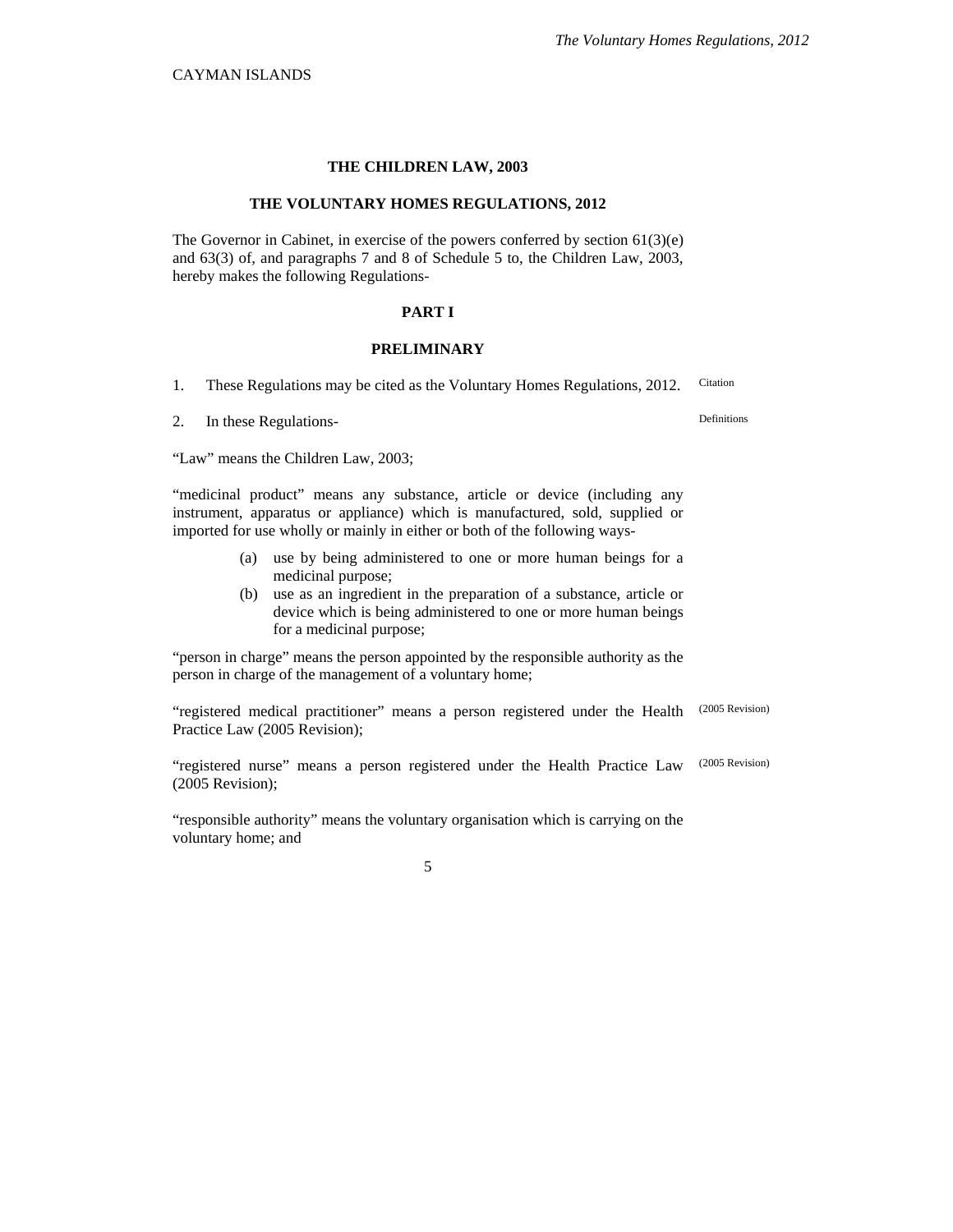"voluntary home" has the meaning given by section 61(3) of the Law, and the expression "home" shall be construed accordingly.

Application of Regulations

3. (1) These Regulations shall not apply to premises used only to accommodate children for the purpose of a holiday for periods of less than twenty-eight days at a time in the case of any one child.

(2) Subject to section 64(11) and Schedule 7 to the Law, any home in which a child is cared for and accommodated by a person who-

- (a) is an approved department foster parent in relation to the child;
- (b) is a foster parent with whom the child has been placed by the Department; or
- (c) fosters the child privately,

is, so far as the provision of care and accommodation for that child is concerned, exempt from the definition of a "voluntary home" in section 61(3) of the Law.

#### **PART II**

### **CONDUCT OF VOLUNTARY HOMES**

Statement of purpose and function of voluntary homes

Staffing of voluntary

homes

4. (1) The responsible authority shall, within three months of the coming into force of these Regulations, compile, maintain and keep up to date, a written statement of the particulars mentioned in Part I of Schedule 1 relating to a voluntary home.

(2) The statement referred to in paragraph (1) shall be made available for inspection by the persons referred to in Part II of Schedule 1, in addition to any other person who has a right under the Law to inspect this statement.

5. (1) The responsible authority shall ensure that the number of staff in a voluntary home and their experience and qualifications are adequate to ensure that the welfare of the children in the voluntary home is safeguarded and promoted at all times.

(2) The responsible authority shall ensure that the particulars specified in Part I of Schedule 1 are brought to the notice of all staff in the home.

 $6.$  (1) The responsible authority shall ensure that, insofar as is it is practicable, each child in a voluntary home is provided with an area within the home which is suitable for his needs.

(2) The area referred to in paragraph (1) shall be equipped with-

6

Accommodation for<br>individual child's needs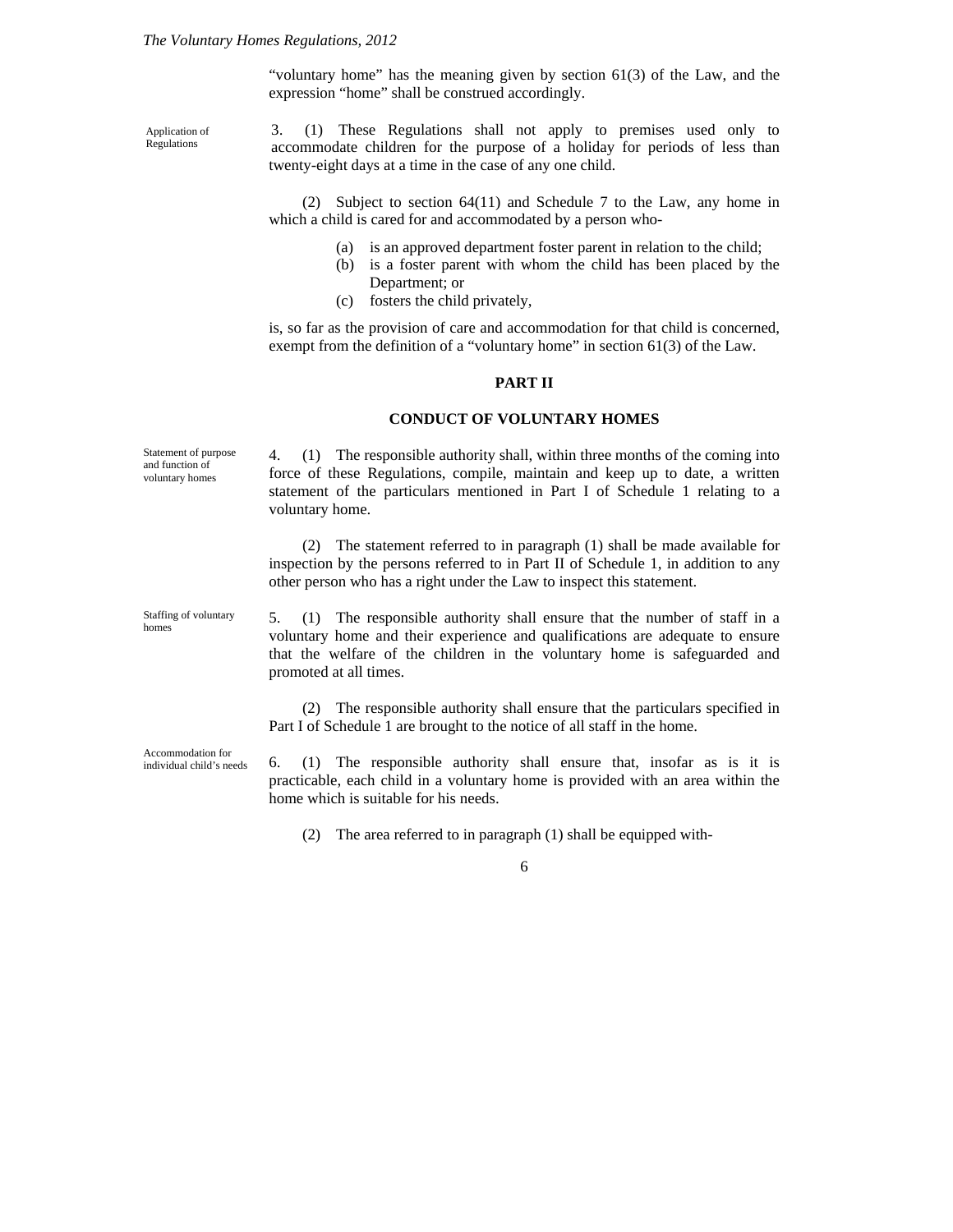conveniences

- (a) all the appropriate furnishings that would make the home habitable; and
- (b) facilities that meet the needs of a child who is suffering from a physical or mental disability.

7. (1) The responsible authority shall ensure that the home is provided with Provision of adequate wash basins, hot and cold water, showers and toilets.

- (2) The responsible authority shall ensure that all parts of the home are-
	- (a) adequately lit and ventilated;
	- (b) kept in good structural repair;
	- (c) kept sanitary; and
	- (d) reasonably decorated and maintained.

(3) The responsible authority shall provide adequate facilities in the home for a child to meet privately with-

- (a) his parents;
- (b) any person who has parental responsibility for him;
- (c) his relatives or friends;
- (d) his attorney-at-law;
- (e) his guardian ad litem;
- (f) any independent person appointed for the child pursuant to Representation Procedure (Children) Regulations, 2012;
- (g) any visitor appointed for the child in accordance with paragraph 14(7) of Schedule 2 to the Law; and
- (h) any person authorised in accordance with section 80(2) of the Law to conduct an inspection of the voluntary home.

(4) The responsible authority shall provide the children with adequate laundry facilities and other grooming conveniences.

(5) The responsible authority shall provide adequate private telephone facilities for the use of the children in the home in accordance with the policies of the home.

8. (1) The responsible authority of a voluntary home shall only apply those disciplinary measures within the home as are approved by the Department.

Control and discipline

- (2) The following acts shall not be practised in a voluntary home-
	- (a) corporal punishment;
	- (b) any deprivation of food or drink;
	- (c) any restriction on visits to or by any child unless it is in the best interest of the child;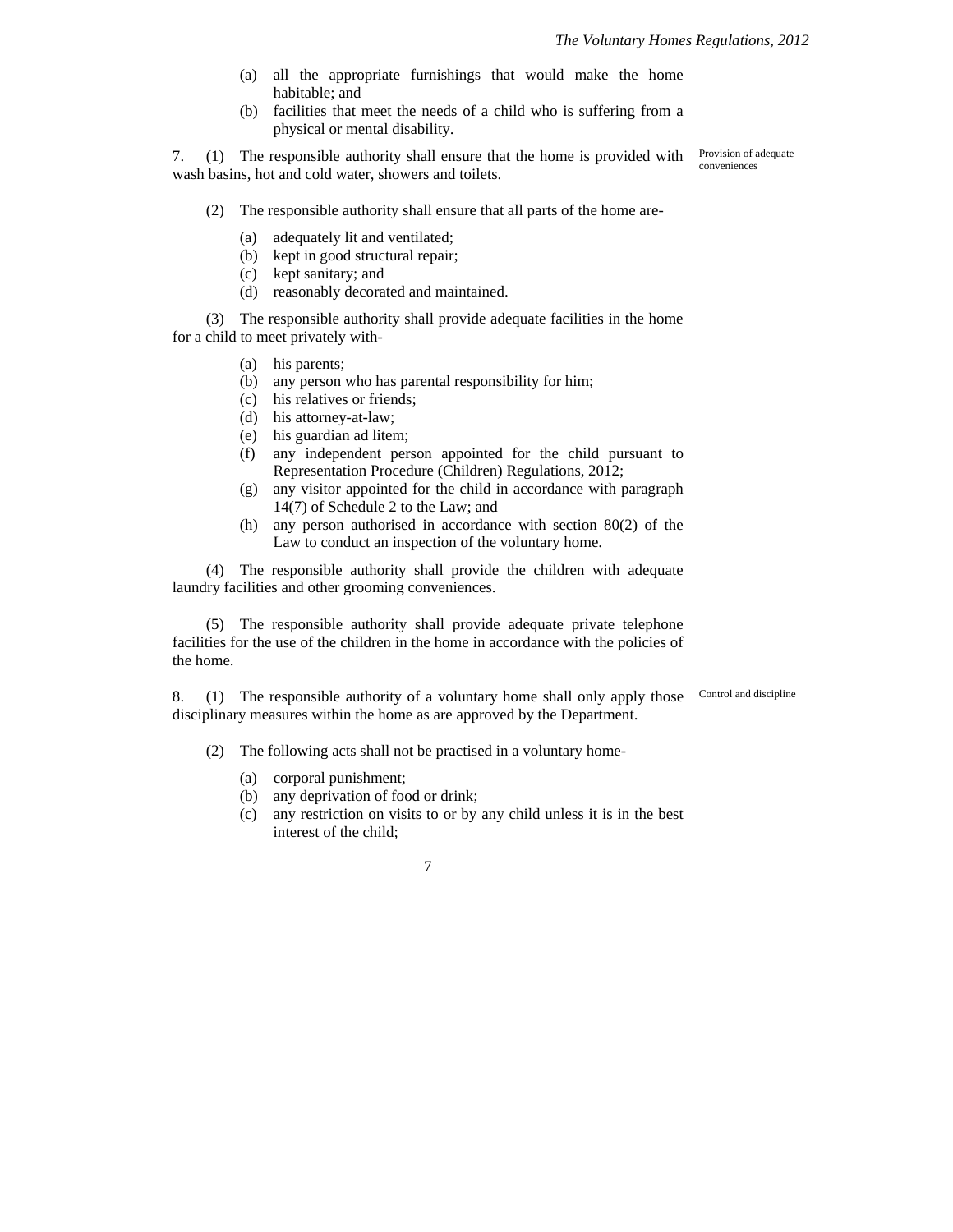- (d) any restriction on or delay in communications by telephone or post with-
	- (i) his parents, unless it is in the best interest of the child;
	- (ii) any person who has parental responsibility for him, unless it is in the best interest of the child;
	- (iii) his relatives or friends, unless it is in the best interest of the child;
	- (iv) his attorney-at-law;
	- (v) his guardian ad litem;
	- (vi) any independent person appointed for the child pursuant to the Representation Procedure (Children) Regulations, 2012;
	- (vii) any visitor appointed for the child in accordance with paragraph 14(7) of Schedule 2 to the Law; or
	- (viii) any social worker assigned to the child by the Department;
- (e) any requirement that a child wear inappropriate clothes;
- (f) the deprivation of any form of health care or medication;
- (g) the intentional deprivation of sleep; and
- (h) any intimate physical examination of a child by any person other than a registered medical practitioner.

(3) Where disciplinary action has been taken against a child in a voluntary home, the responsible authority shall, within twenty-four hours of the action, record or cause to be recorded in writing full particulars of the disciplinary action taken.

- (4) The particulars referred to in paragraph (3) shall include-
	- (a) the date on which the action was taken;
	- (b) the reasons for the action;
	- (c) the name of the child against whom the action was taken; and
	- (d) the name of the person who enforced the action.

Storage of medicinal products

9. (1) Subject to paragraph (3), the responsible authority shall store or cause to be stored in a secure place any medicinal product which is kept in the home so as to prevent any child accommodated in the home from having access to it otherwise than under the supervision of a member of staff of the home.

(2) Subject to paragraph (3), all medicinal products shall be administered by a member of staff of the voluntary home acting on instructions received from, a registered nurse or registered medical practitioner, or by the registered nurse or registered medical practitioner.

(3) Paragraphs (1) and (2) shall not apply to a medicinal product which-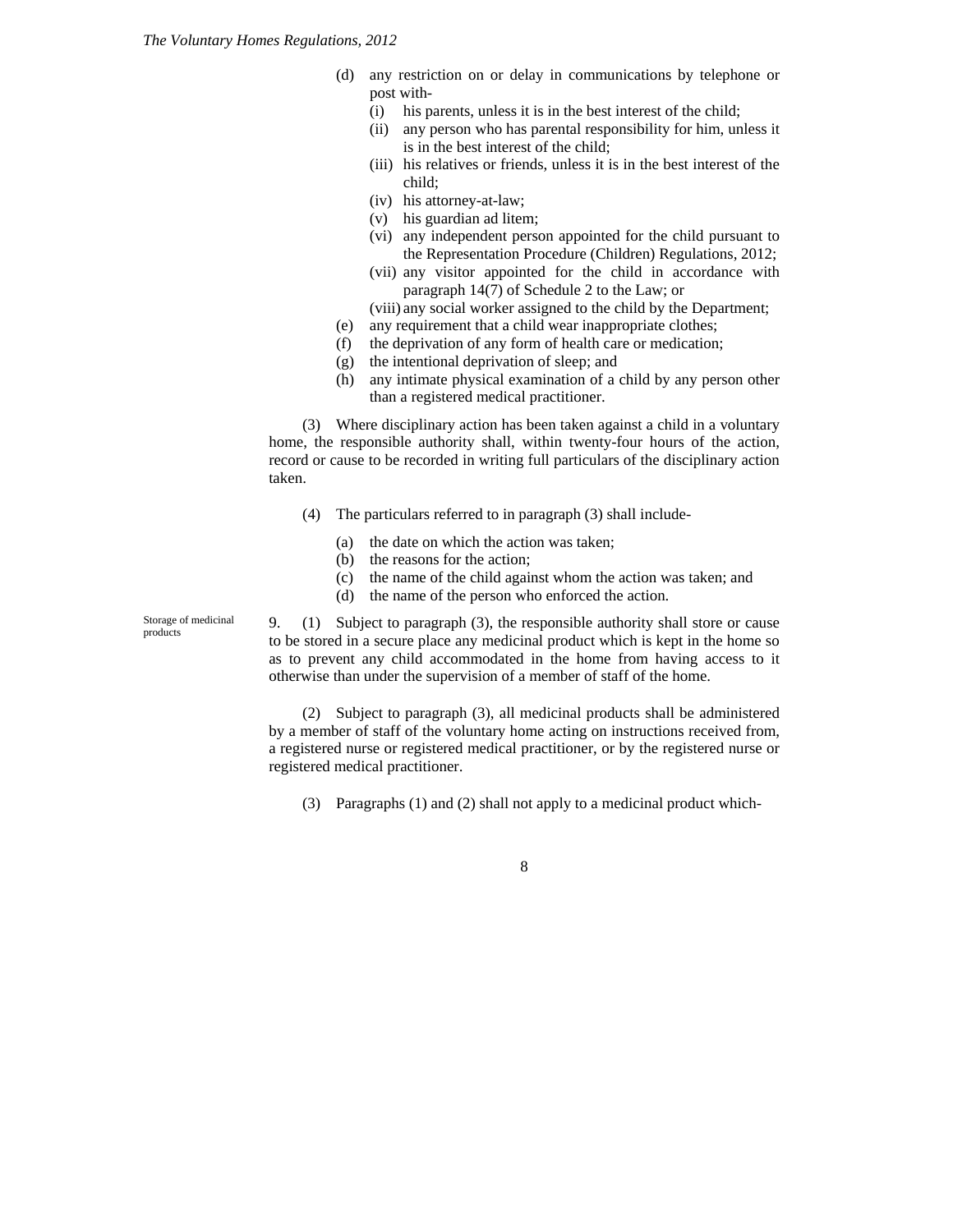- (a) is stored by the child for whom it is provided in such a way that others are denied access to it; and
- (b) may safely be self-administered by that child.

10. The responsible authority shall assist with the making of arrangements for a child to pursue tertiary education, advanced training or gainful employment, where that child has attained the age where the responsible authority is no longer required to provide compulsory full-time education.

11. The responsible authority shall enable each child accommodated in a voluntary home, insofar as it is practicable, to attend the services of, to receive instruction in, and to observe any requirement of the religious persuasion to which he belongs.

12. (1) The responsible authority shall ensure that a child accommodated in a voluntary home is provided with food which is properly prepared, nutritious and provided in adequate quantities to meet the needs of the child.

(2) The responsible authority shall, insofar as it is practicable, ensure that any special dietary need of a child accommodated in the home is satisfied.

(3) The responsible authority shall provide within a home-

- (a) suitable and sufficient catering equipment, crockery and cutlery;
- (b) proper facilities for the refrigeration and storage of food; and
- (c) insofar as it is practicable, adequate facilities to allow children the option to prepare their own food.

13. (1) The responsible authority shall, insofar as it is practicable, enable each child accommodated in the home to purchase clothes according to his needs.

(2) The responsible authority shall, insofar as it is practicable, purchase clothes to meet the needs of a child, where that child, his parent or guardian is unable to purchase the clothes.

14. (1) The responsible authority shall ensure, before any child is accommodated in a voluntary home and whenever there is a change in particulars during the period that the child is accommodated, that the Chief Fire Officer is notified in writing of the following particulars-

- (a) the location of the home;
- (b) the number of children accommodated or to be accommodated in the home;
- (c) the age range of the children accommodated or to be accommodated in the home; and

9

Employment and education of older children

Religious observance

Food provided for child and cooking facilities

Purchase of clothes

Fire precautions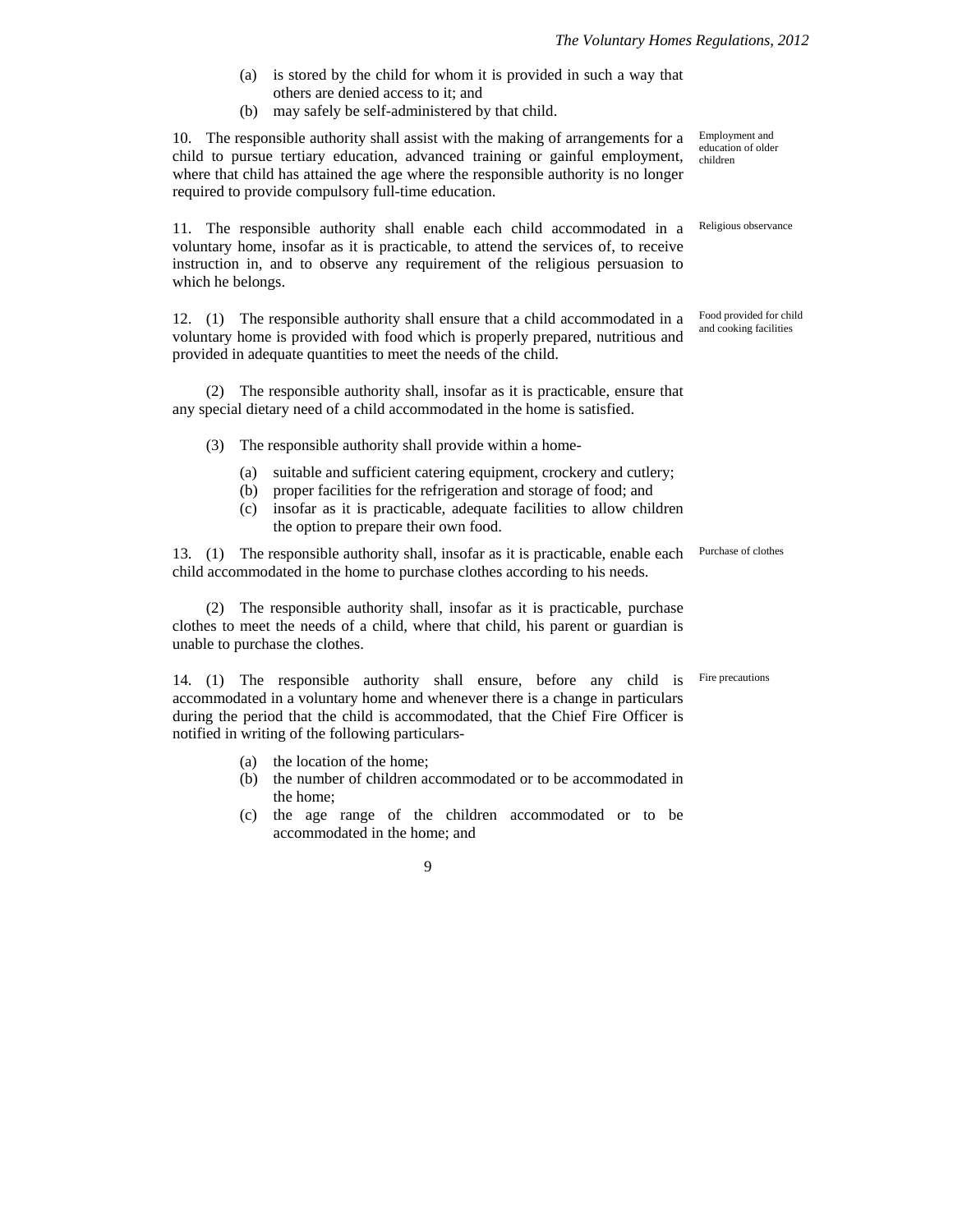(d) whether any child accommodated or to be accommodated in the home suffers from a physical or mental disability.

(2) The responsible authority shall ensure that in respect of the home, adequate-

- (a) precautions are taken against the risk of fire;
- (b) means of escape in the event of fire are provided;
- (c) arrangements are made for detecting, containing and extinguishing a fire;
- (d) arrangements are made for warning of an outbreak of a fire and for evacuation in the event of a fire; and
- (e) fire fighting equipment is available.

(3) The responsible authority shall ensure that arrangements are made to familiarise the staff working and children accommodated in the home with the procedure to be followed in the event of a fire.

(4) The arrangements referred to in paragraph (3) shall include the evacuation procedure from the home, techniques of resuscitation and life saving methods.

(5) The responsible authority shall establish a reporting system to ensure that reports on any outbreak of fire requiring an evacuation of children accommodated in the home is forwarded to it immediately.

#### **PART III**

#### **ADMINISTRATION OF VOLUNTARY HOMES**

Confidential records in relation to children in voluntary homes

15. (1) The responsible authority shall arrange for the keeping in each voluntary home, of a record in permanent form on each child accommodated and which shall insofar as it is practicable include the information specified in Schedule 2.

(2) The responsible authority shall keep the record mentioned in paragraph (1) securely and shall treat it as confidential subject only to-

- (a) any provision under or by virtue of any Law under which access may be obtained or given to records and information concerning a child; or
- (b) any court order, in respect of access to records and information concerning a child.

(3) The responsible authority shall retain the records mentioned in paragraph (1) for at least seventy-five years from the date of birth of the child to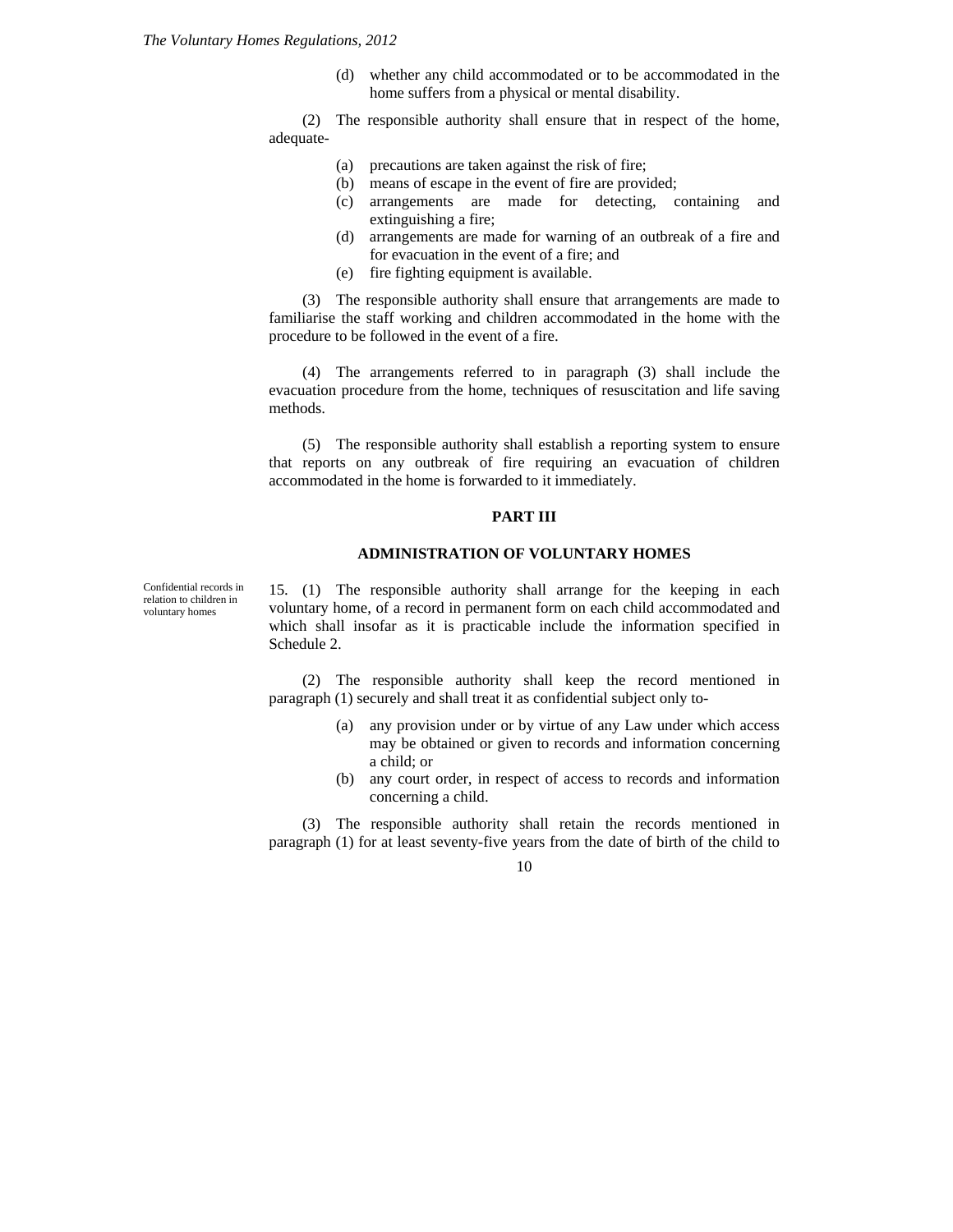whom they relate or if the child dies before attaining the age of eighteen, for a period of fifteen years from the date of his death.

16. The responsible authority shall, if requested, provide a guardian ad litem of a child with-

- (a) access to all the records relating to the child in accordance with these Regulations; and
- (b) copies of the records.

17. (1) The responsible authority shall keep in each voluntary home the records specified in Schedule 3 and shall ensure that the details of the records are kept current.

(2) The records referred to in paragraph (1) shall be retained for at least fifteen years, except for records of menus which shall be kept only for one year.

18. The responsible authority shall keep a copy of these Regulations in the voluntary home and make it available to-

- (a) all staff;
- (b) every child accommodated in the home;
- (c) the parents or guardians of any child accommodated in the home; and
- (d) any person with parental responsibility for a child accommodated in the home.

19. (1) The responsible authority shall, insofar as it is practicable, immediately give notification of any of the events mentioned in paragraph (2) to-

- (a) the parents of any child concerned;
- (b) the Department;
- (c) any person who has parental responsibility for a child in the home;
- (d) any other person who has undertaken to meet any fees or expenses incurred in accommodating any child concerned at the home; and
- (e) in respect of the event mentioned in paragraph  $(2)(c)$ , a police officer.
- (2) The events referred to in paragraph (1) are-
	- (a) the death of a child accommodated at the home;
	- (b) any conduct on the part of a member of staff of the home which, in the opinion of the Department is not, or as the case may be, would not be appropriate for a person employed in work involving children;

11

Access by guardians ad litem to records

Other records with respect to voluntary homes

Availability of Regulations

Notification of significant events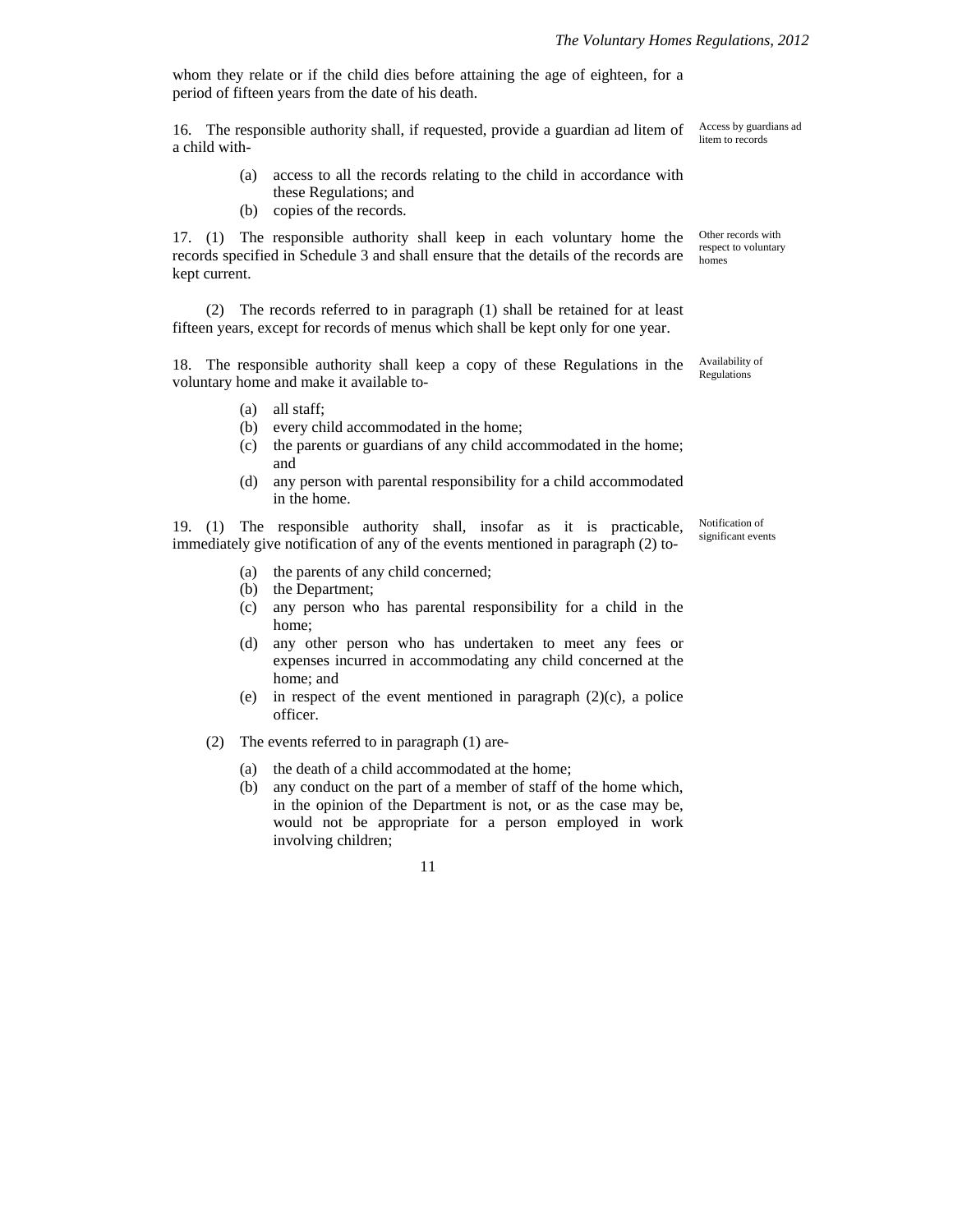- (c) the suffering of serious harm by a child accommodated at the home;
- (d) any serious accident involving a child accommodated at the home;
- (e) any serious illness of a child accommodated at the home; and
- (f) the outbreak in the home of any notifiable infectious disease to which the Public Health Law (2002 Revision) or regulations made under that Law applies.

(3) Any notification given with respect to the death of a child shall contain all available details as to the circumstances.

20. (1) The responsible authority shall stipulate and cause to be recorded in writing the procedure to be followed when any child accommodated in a voluntary home leaves the facility without permission.

(2) The responsible authority shall ensure that the procedure mentioned in paragraph (1) is brought to the attention of the children accommodated in the home and to all staff members in the home.

Absence of the person in charge

21. (1) Subject to paragraph (2), a person in charge of a voluntary home who proposes to be absent from the home for a continuous period of four weeks or more shall give written notice of that intention to the Department and the responsible authority at least four weeks before commencement of his absence.

(2) The Department may accept a shorter notice, where the circumstances make it impracticable to provide the period of notice mentioned in paragraph (1).

(3) Where paragraph (1) applies, the person in charge of a voluntary home shall inform the Department and the responsible authority at least seven days before the beginning of the absence of-

- (a) its occurrence and anticipated duration;
- (b) the reason for it;
- (c) the number of children accommodated in the home when the information is given;
- (d) the arrangements which have been made for the supervision of the home; and
- (e) the name, address and qualifications of the person who will be in charge of the home.

(4) The responsible authority shall notify the Department within seven days of the return of the person in charge or the appointment of some other person in his place.

12

(2002 Revision)

Absence of a child without authority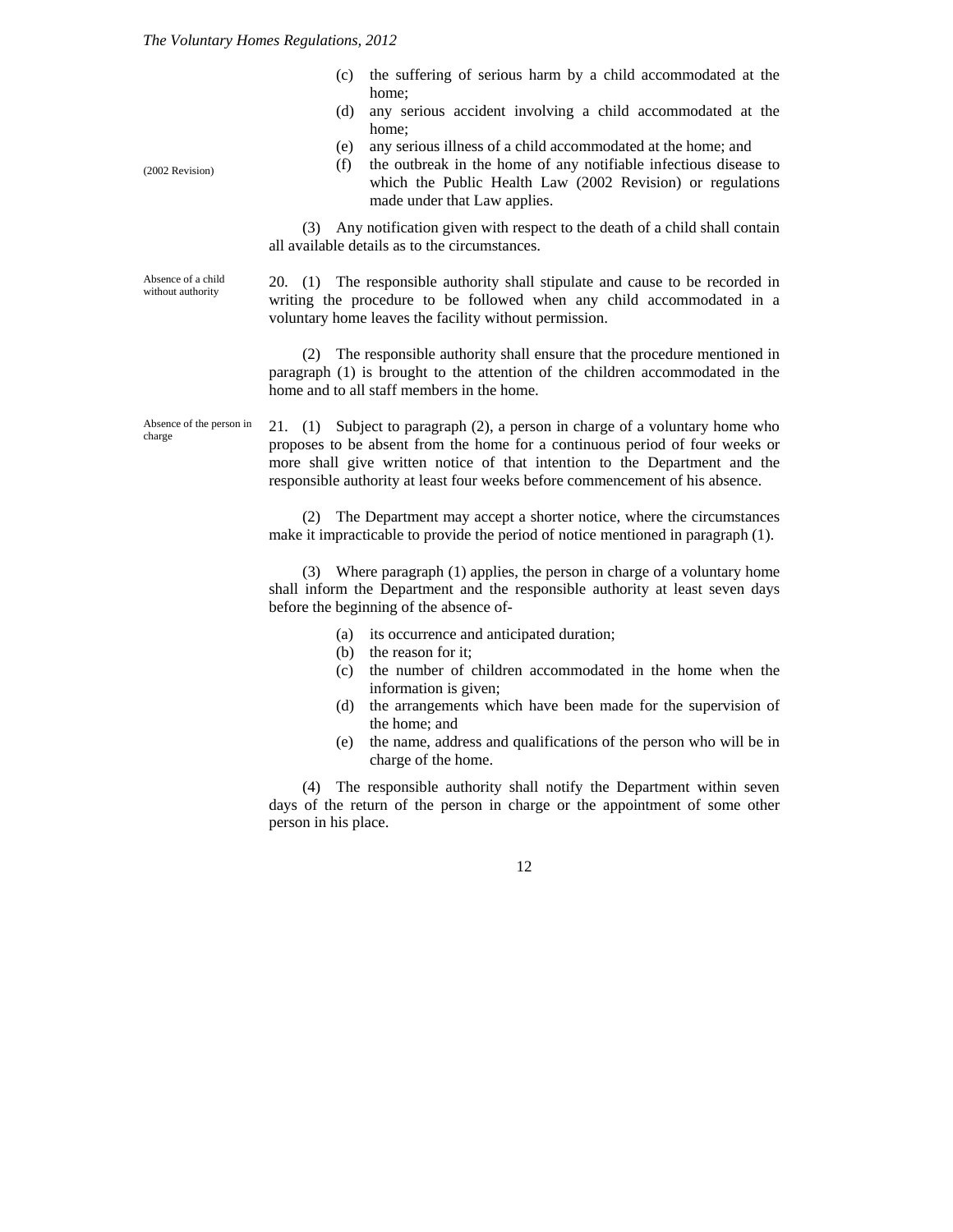(5) If, in the case of a voluntary home, the person in charge is also the responsible authority, anything required to be done by or to the responsible authority shall be done by or to, as the case may require, the person for the time being in charge of the home.

22. (1) If the responsible authority of a voluntary home is an individual but is not the person in charge of the home, that responsible authority shall visit the home once a month, or cause some other person to do so on his behalf and to report to him in writing on the management of the home.

(2) If the responsible authority of a voluntary home is a body of persons whether incorporated or not, the directors, or other persons responsible for the conduct of the body, shall cause one of their number to visit the home once a month and to report to them in writing on the management of the home.

### **PART IV**

#### **REGISTRATION OF VOLUNTARY HOMES**

23. An application for registration under paragraph 1 of Schedule 5 to the Law shall be-

- (a) made in writing to the Governor in Cabinet; and
- (b) accompanied by the particulars specified in Schedule 4.

24. The responsible authority shall give at least one month's prior notice in writing to the Governor in Cabinet of any change of the person in charge of or carrying on a voluntary home or of the premises used by such home and the notice shall contain the particulars mentioned in Schedule 5.

25. A voluntary organisation is disqualified from providing a voluntary home for children if any of the following provisions of this regulation apply to it-

- (a) the following orders have been made at any time with respect to a child so as to remove the child from the voluntary home-
	- (i) an order under section  $33(1)(b)$  of the Law; or
	- (ii) any interim order under section 40 of the Law;
- (b) an order has been made at any time, for the purposes of removing a child who was being kept, or was about to be received, by the voluntary home, under the Adoption of Children Law (2003 Revision);
- (c) a member of the voluntary organisation has been convicted of an offence within the period of five years immediately preceding a proposal to establish a voluntary home;

Application for registration of voluntary homes

Accountability and visiting on behalf of responsible authority

Change of person in charge

Disqualification from operating a voluntary home

(2003 Revision)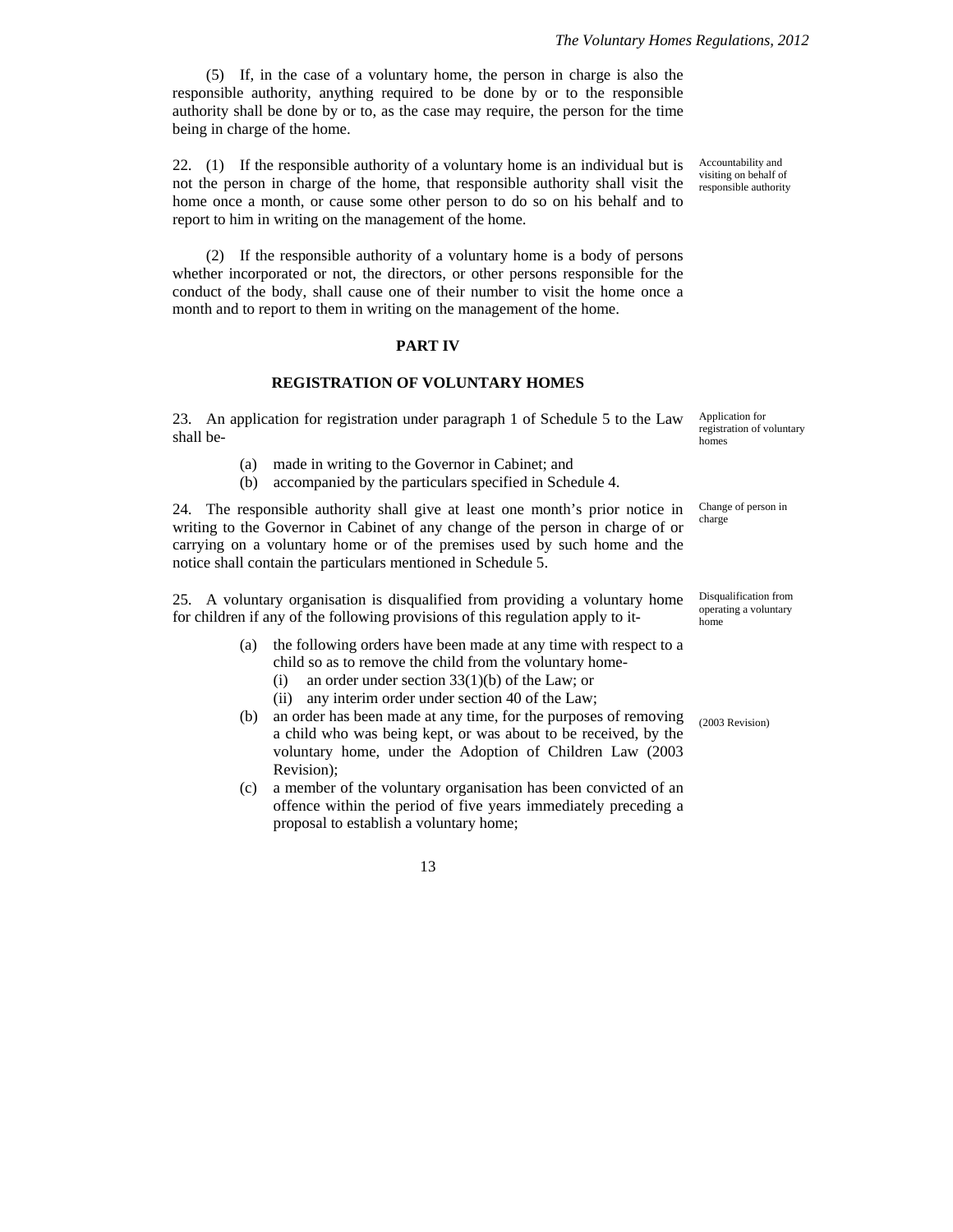(1998 Revision)

- (d) a member of the voluntary organisation is excluded from the application of the Rehabilitation of Offenders Law (1998 Revision);
- (e) a member of the voluntary organisation is a person who carried on, or was otherwise concerned with the management of, or had any financial interest in, a voluntary home which was removed from the register under paragraph 1(4) of Schedule 5 to the Law; or
- (f) a member of the voluntary organisation is a person who carried on or was otherwise concerned with the management of or had financial interest in a registered children's home and that home was removed from the register under paragraph 4 of Schedule 6 to the Law.

### **PART V**

#### **VISITS BY THE DEPARTMENT**

Circumstances necessitating a visit by the Department

26. (1) The Department shall arrange for one of its officers to visit every child who is accommodated in a registered voluntary home in any of the following circumstances and within the periods specified-

- (a) where the responsible authority makes representations to the Department that there are circumstances relating to the child which may require a visit, within fourteen days of receipt of those representations; and
- (b) when it is informed that the welfare of a child is not safeguarded or promoted, within seven days of being so informed.

(2) The Department, on receiving a notification under paragraph (1), shall determine whether the accommodation provided by the voluntary home is in the best interest of the child.

Further visits

27. (1) After a first visit has been made under regulation 26, the Department shall arrange for such further visits to the child by one of its officers as appears to it to be necessary, whether in the light of a change of circumstances or not; and shall in any event arrange for the further visits provided for by paragraphs (2) and (3).

(2) The Department shall, within six months of the first visit, arrange for a further visit by one of its officers where the first visit was made in the circumstances specified in regulation 26(1)(a) and it is satisfied following that first visit that the child's welfare is being safeguarded and promoted.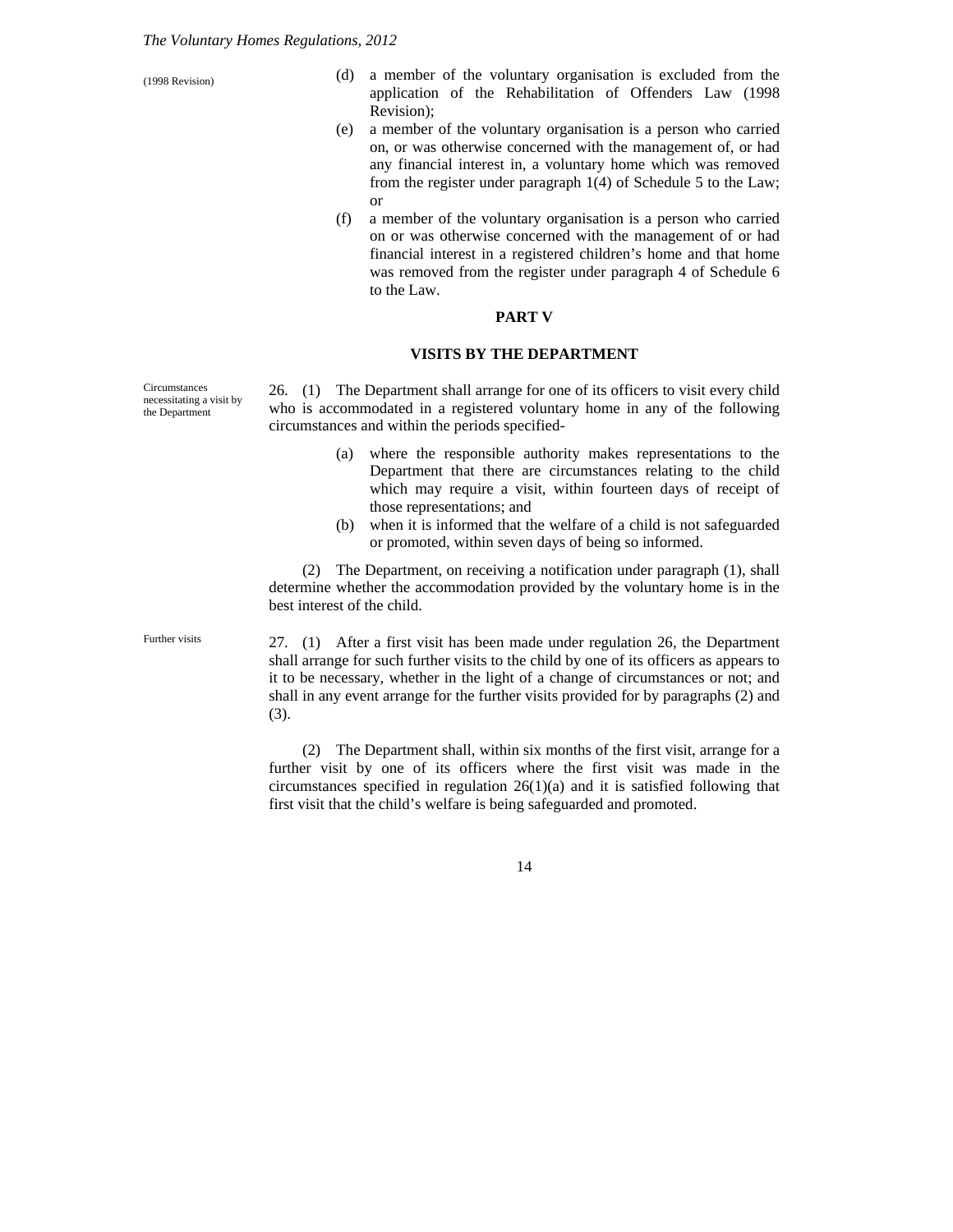(3) Where the Department is not satisfied following the first visit that the child's welfare is being safeguarded and promoted but has decided that the child should continue to reside in the same accommodation, it shall arrange for a further visit by one of its officers within twenty-eight days of the first visit.

28. (1) The Department shall ensure that, in the course of visits to which Requirements for visits regulations 26 and 27 refer, its officer-

- (a) sees the child alone, unless the officer considers it unnecessary;
- (b) reads all relevant case papers and records concerning the child kept by the responsible authority and makes copies of the originals, signs and dates them to indicate they have been seen by him; and
- (c) makes a written report of his visit, a copy of which shall be forwarded to the responsible authority.

(2) The responsible authority shall provide suitable accommodation for a visit made under regulation 26 or 27.

#### **PART VI**

# **NOTIFICATION OF PARTICULARS**

29. The particulars set out in Schedule 6 are hereby prescribed as the particulars with respect to a voluntary home for the purpose of-

Notification of particulars with respect to voluntary homes

- (a) paragraph 6(1) of Schedule 5 to the Law; and
- (b) paragraph 6(2) and (3) of Schedule 5 to the Law.

#### **SCHEDULE 1**

(Regulations  $4$  and  $5(2)$ )

#### **STATEMENT TO BE KEPT RELATING TO VOLUNTARY HOMES**

#### **PART I**

#### **Particulars to be included in statement**

1. The purpose for which the voluntary home is established and the objectives to be attained with regard to children accommodated in the home.

2. The name and address of the person in charge of the voluntary home.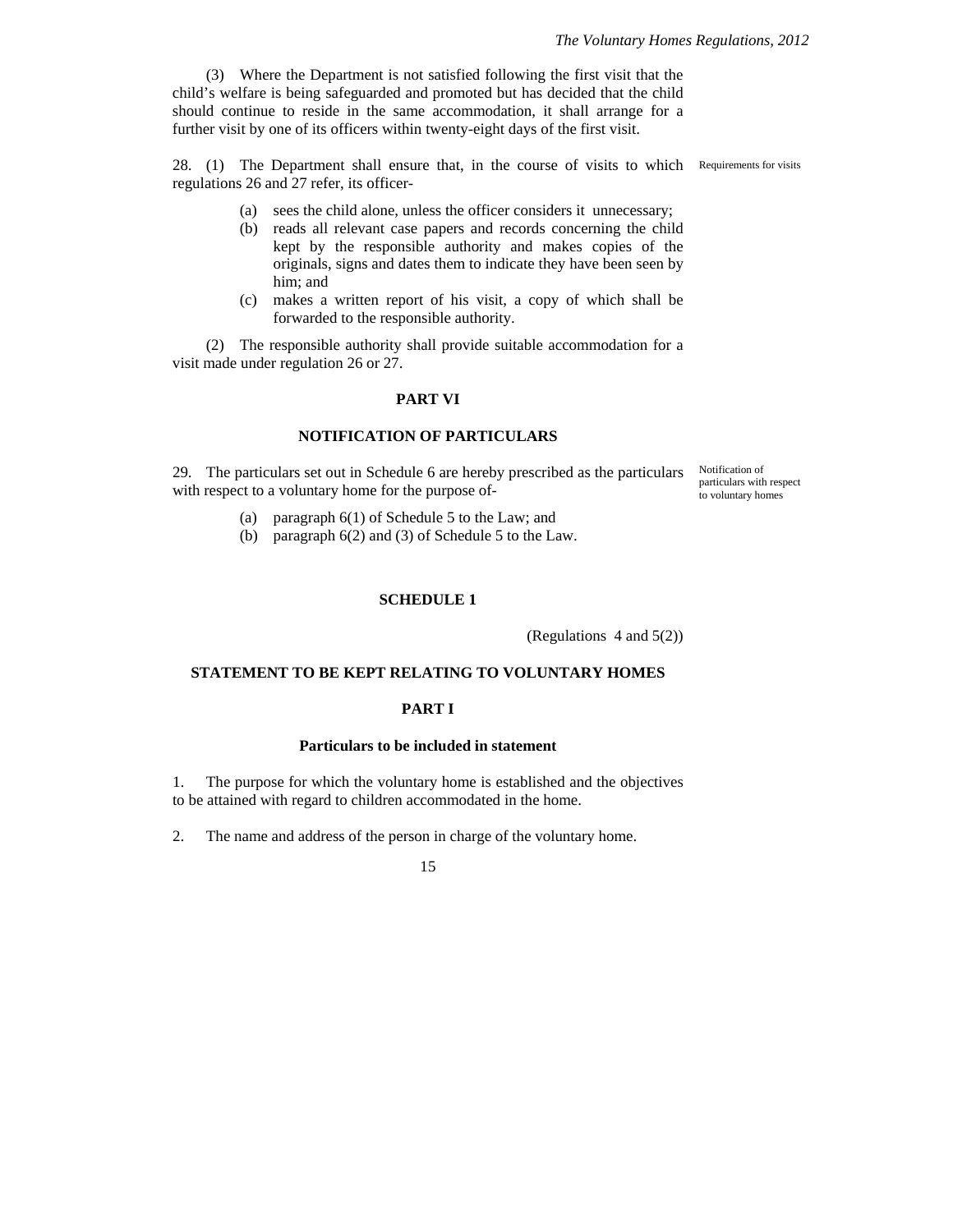#### *The Voluntary Homes Regulations, 2012*

3. The following details about the children for whom it is intended that accommodation should be provided-

- (a) age range;
- (b) sex; and
- (c) the number of children.

4. Whether a child is selected by reference to criteria other than age or sex and if so, those criteria.

- 5. The organisational structure of the voluntary home.
- 6. The number of staff employed in the voluntary home.

7. The qualification and experience of the persons in charge of the voluntary home, including all staff members.

- 8. The facilities and services to be provided within the voluntary home.
- 9. The arrangements made to protect and promote the health of the children.
- 10. The fire precautions and associated emergency procedures.
- 11. The arrangements made for religious observance by any child.

12. The arrangements made for contact between a child and his parents, a person who has parental responsibility for the child, relatives or friends.

13. The disciplinary measures in place.

14. The procedure for dealing with any unauthorised absence of a child from the home.

15. The arrangements for dealing with complaints against persons in the home.

- 16. The arrangements for the education of any child in the home.
- 17. The arrangements for continuing staff training and development.
- 18. The organisational structure of the home.
- 19. The ratio of children accommodated to staff employed.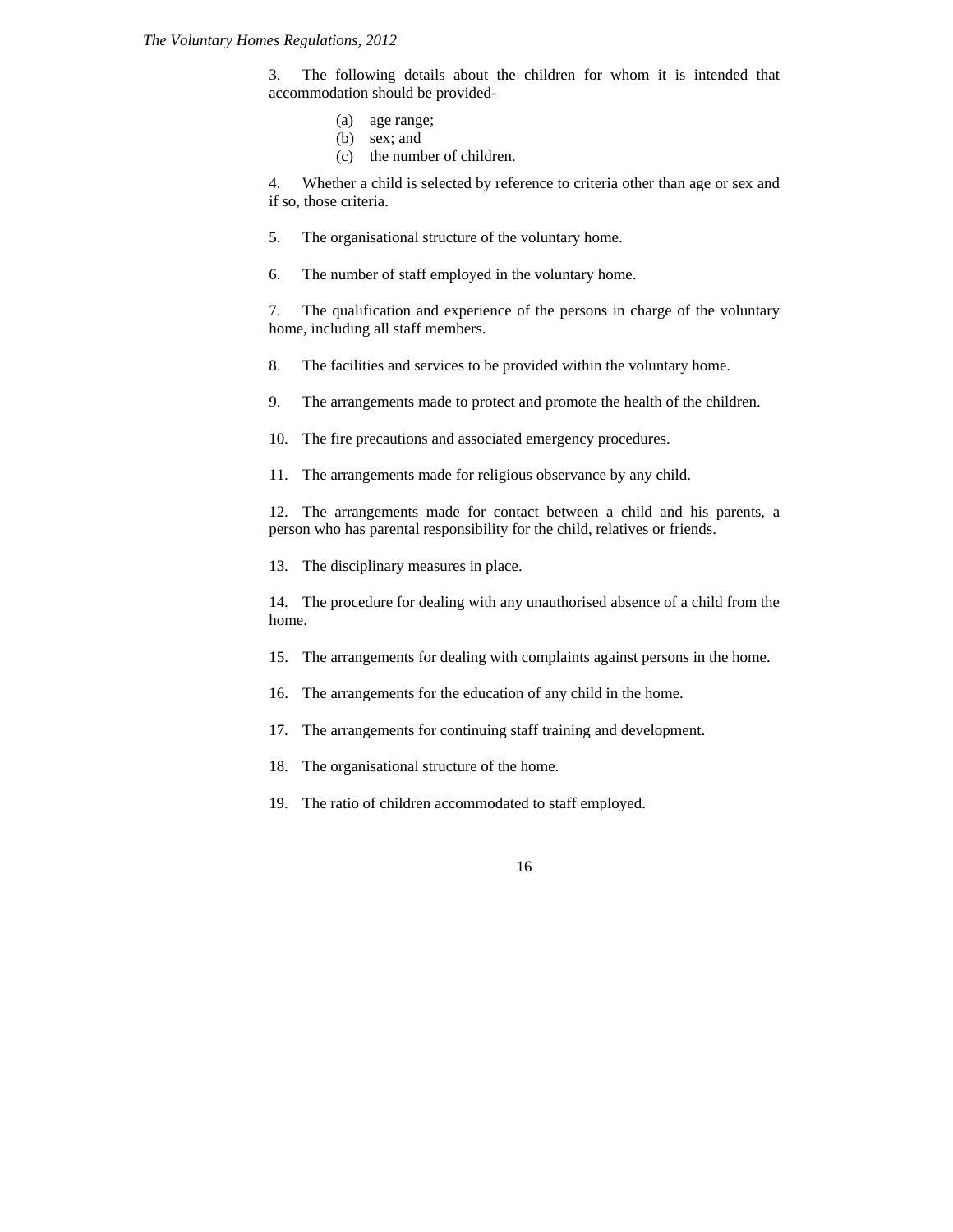20. The arrangements for dealing with reviews of the case of every child pursuant to section 28 of the Law.

# **PART II**

#### **Persons to whom statement is to be made available for inspection**

- 1. The person in charge of the voluntary home.
- 2. The staff of the voluntary home.
- 3. The children accommodated in the voluntary home.
- 4. The parent of any child accommodated in the voluntary home.

5. Any person who is not a parent of a child accommodated in the voluntary home, but who has parental responsibility for such a child.

6. The Department.

#### **SCHEDULE 2**

(Regulation 15(1))

# **INFORMATION TO BE INCLUDED IN CONFIDENTIAL RECORDS CONCERNING CHILDREN IN VOLUNTARY HOMES**

1. The child's name and any name by which the child has previously been known other than a name used by the child prior to adoption.

- 2. The child's sex and date of birth.
- 3. The child's religious persuasion, if any.
- 4. A description of the child's racial origin, cultural and linguistic background.

5. The living arrangements of the child before being placed in the voluntary home.

6. The person under whose authority the child is provided with care and accommodation in the home and any Law which authorises its provision.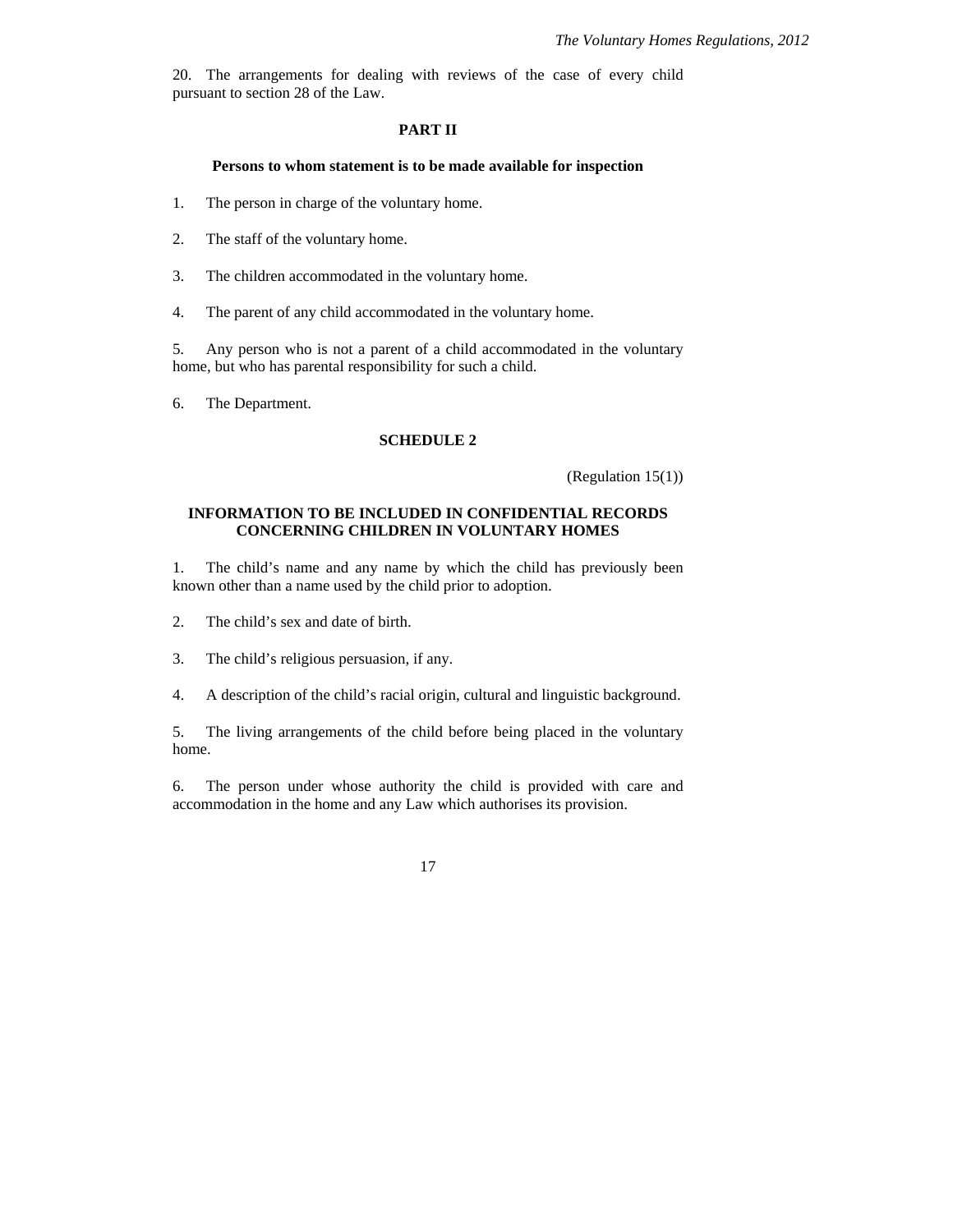7. The name, address, telephone number and the religious persuasion, if any, of-

- (a) the child's parents; and
- (b) any person who has parental responsibility for the child.

8. The name, address and telephone number of any social worker assigned to the child by the Department.

9. The date and circumstances of any absence of the child from the home.

10. The date and circumstances of any visit to the child whilst in the home by any of the persons referred to in regulation 8(2)(d).

11. A copy of any statement of special educational needs maintained in relation to the child.

12. The name and address of any educational institution attended by the child and of any employer of the child.

13. Every school report received by the child while accommodated in the home.

14. The date and circumstances of any disciplinary measures imposed against the child.

15. Any special dietary or health needs of the child.

16. Arrangements for, including any restrictions on, contact between the child and-

- (a) his parents; or
- (b) any person who has parental responsibility for him.

17. The date and result of any review of the child's case.

18. The name and address of the medical practitioner with whom the child is registered.

19. Details of any accident involving the child.

20. Details of any immunisation, illness, allergy or medical examination of the child and of any dental need of the child.

21. Details of any health examination or development test conducted with respect to the child at or in connection with his school.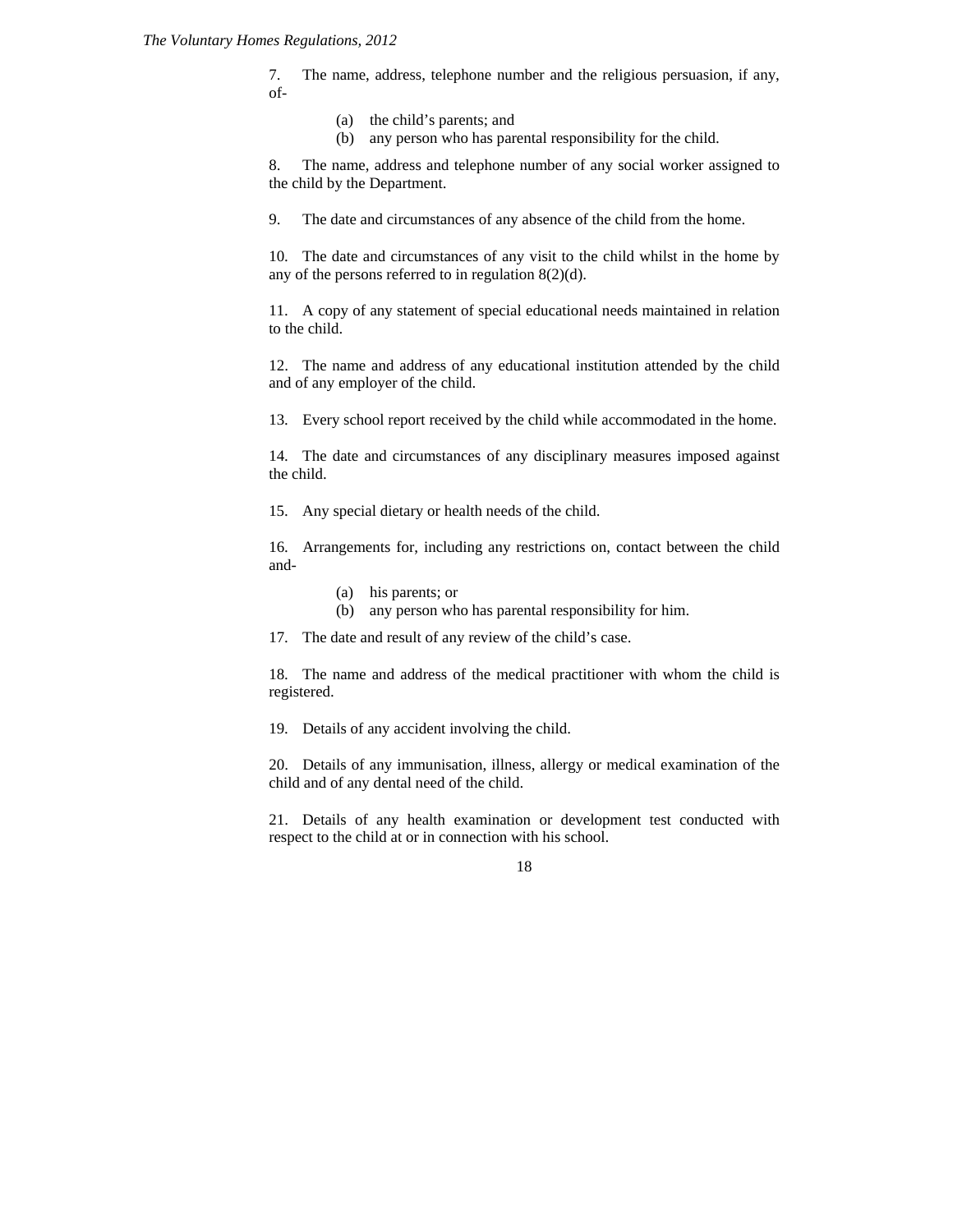22. Details of all medicinal products taken by the child while in the home and by whom they were administered, including those which the child is permitted to administer to himself.

23. The date on which-

- (a) any money or valuables are deposited by or on behalf of a child for safekeeping;
- (b) such money is withdrawn; and
- (c) any valuables are returned.

24. The arrangements for accommodation of the child when his accommodation in the voluntary home ceases.

# **SCHEDULE 3**

(Regulation 17(1))

## **INFORMATION TO BE INCLUDED IN OTHER CONFIDENTIAL RECORDS CONCERNING CHILDREN IN VOLUNTARY HOMES**

- 1**.** A record showing-
	- (a) the date on which each child was first accommodated in the voluntary home;
	- (b) the date on which each child ceased to be accommodated in the voluntary home;
	- (c) where each child came from before he commenced occupancy of the voluntary home;
	- (d) the new accommodation of each child who has ceased to be accommodated in the voluntary home;
	- (e) the identity of the person, authority or organisation responsible for the child being placed in the voluntary home; and
	- (f) which, if any, child accommodated in the voluntary home was being looked after, or in the care of, any other home or facility providing child care.
- 2. A record showing-
	- (a) the full name;
	- (b) the sex;
	- (c) the date of birth;
	- (d) the qualifications relevant to and experience of work involving children,
	- of every person who-
		- (i) is employed at the voluntary home;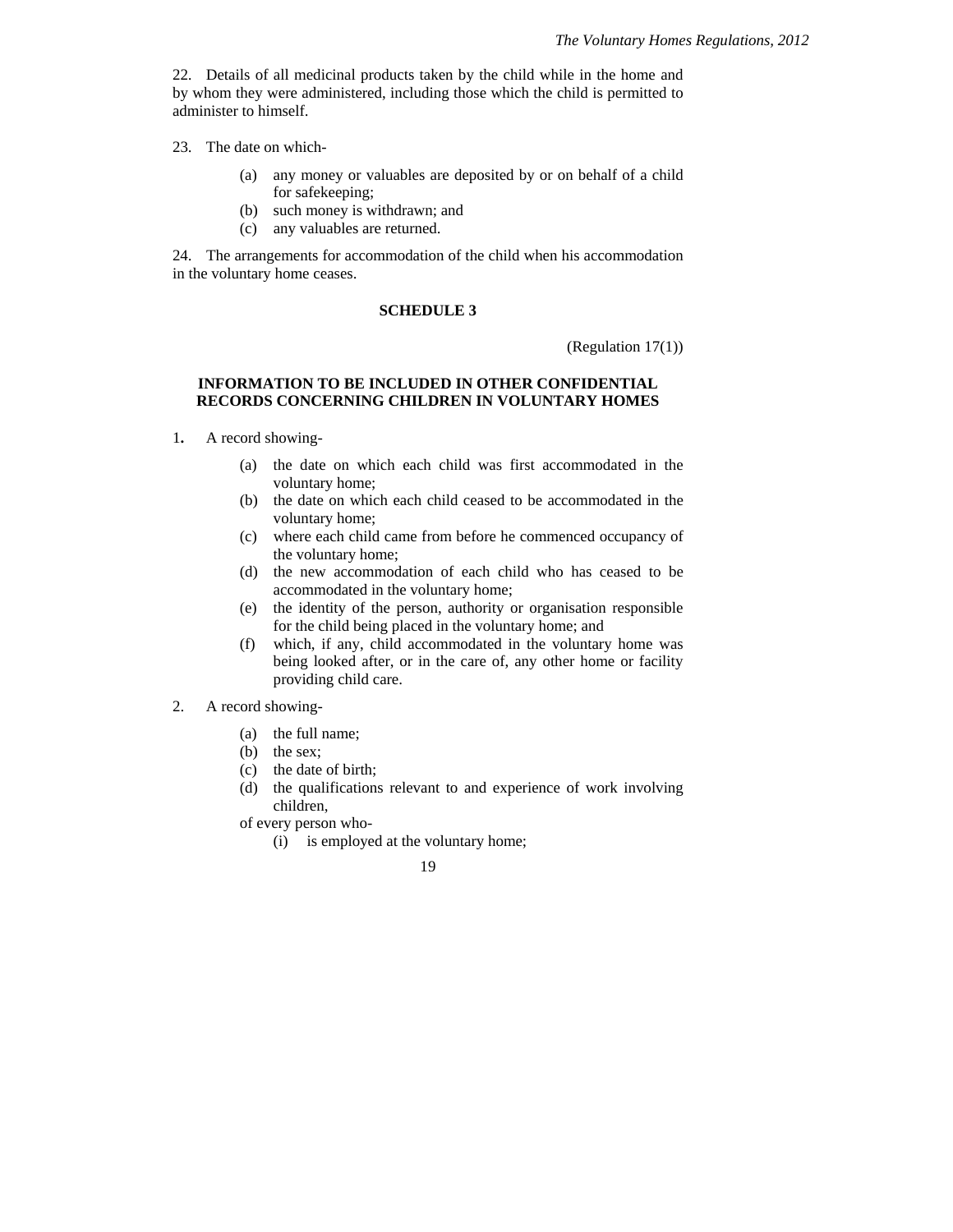- (ii) works at the home; or
- (iii) is intended, by the responsible authority, to work at the home.

3. A record of all persons resident at the voluntary home other than the persons mentioned in paragraph 2 of this Schedule and the children accommodated in the home.

4. A record of accidents occurring in the home.

5. A record of any medicinal product administered to any child in the home, including the date and circumstances of its administration and by whom it was administered, including medicinal products which the child is permitted to administer to himself.

6. A record of every fire drill or fire alarm test conducted, with details of any deficiency in either the procedure or the equipment concerned, together with details of the steps taken to remedy that deficiency.

7. A record of all money deposited by a child for safekeeping, together with the date on which that money was withdrawn, or the date of its deposit.

8. A record of all valuables deposited by a child and the date of return.

- 9. Records of all accounts kept in the voluntary home.
- 10. A record of menus.

11. A record of every disciplinary measure imposed, giving the information required by regulation 8.

12. Records of duty rosters.

13. A daily log of events occurring in the home, including the names of visitors of any child accommodated in the home.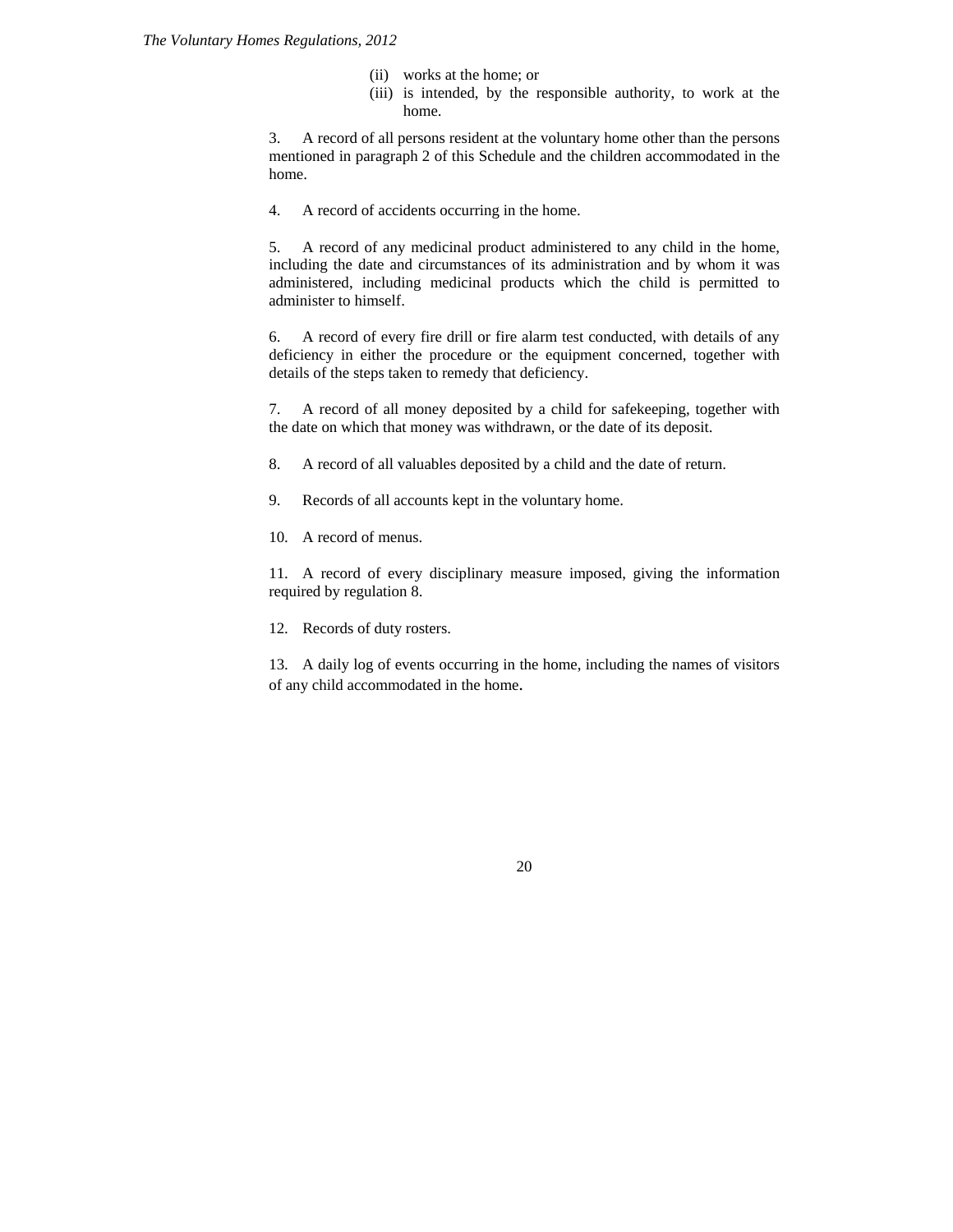#### **SCHEDULE 4**

(Regulation 23(b))

# **PARTICULARS TO ACCOMPANY APPLICATIONS FOR REGISTRATION OF VOLUNTARY HOMES**

1. The name of the voluntary organisation making the application.

2. The address and telephone number of the registered office or principal office of the voluntary organisation.

3. The names and addresses of the chairman and secretary of, or any other person responsible for the management of the organisation, their dates of birth and, if the Governor in Cabinet has requested, their qualifications and experience in running a home.

4. The name, address and telephone number of premises in respect of which registration is sought.

5. The name and address of any other home in respect of which the voluntary organisation has or at any time had a financial interest, and details of that interest.

6. A description of the premises and the area in which the premises are situated and details of any comments made by the health officer or environmental health officer for the area.

7. Particulars of the accommodation provided for residents in the home and for the employees and volunteers at the home.

8. The date on which the home was established or is to be established.

9. Particulars of any other business which is or will be carried on in or from the same premises as the home.

10. The name, sex, date of birth of the person in charge or intended to be in charge of the home and whether or not he resides or is to reside in the home, together with-

> (a) the name and address of each person by whom he is or has been employed in the past ten years;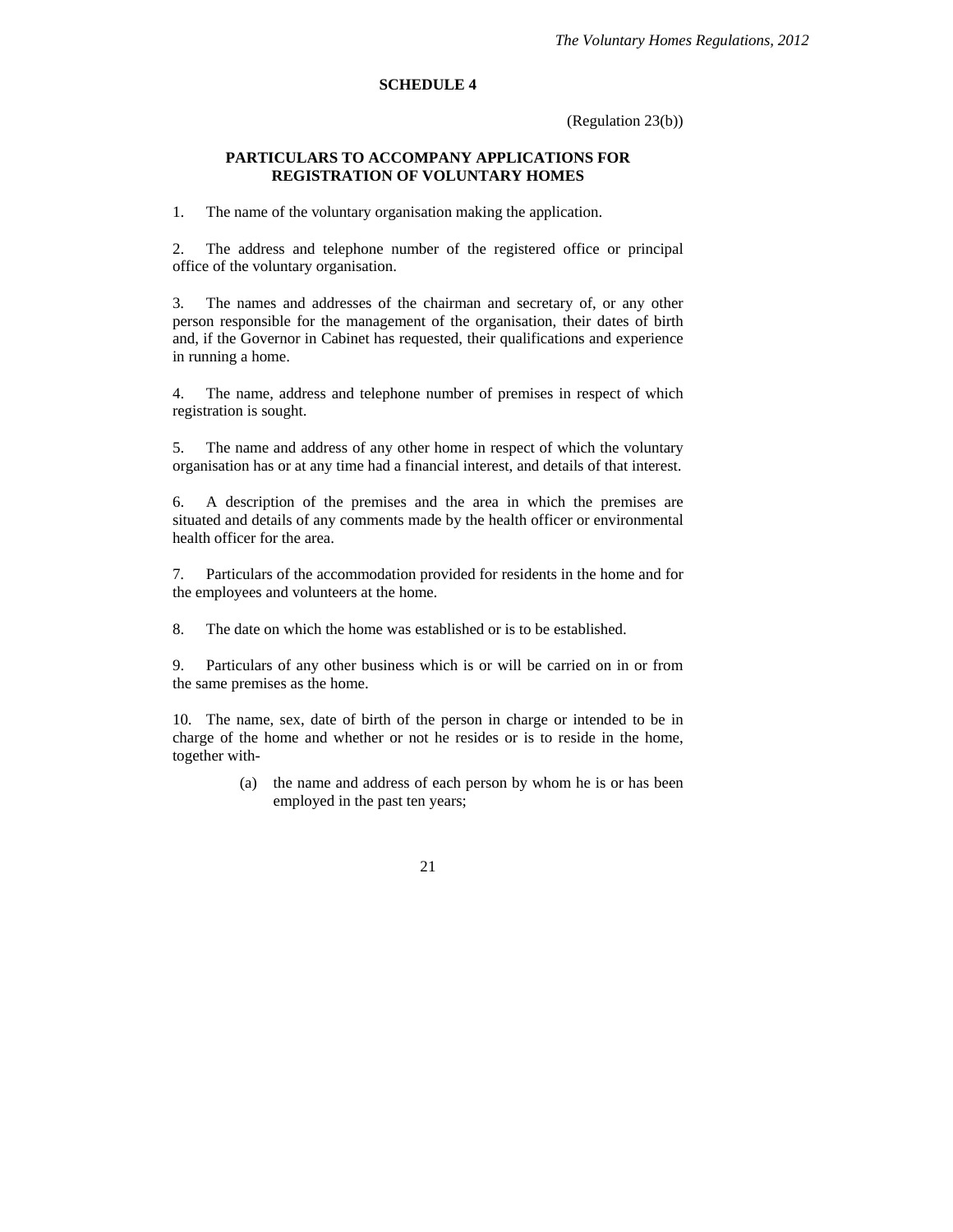- (b) the names and addresses of two persons, in addition to those referred to in sub-paragraph (a) who are willing and able to give a reference as to his suitability to be in charge of a home; and
- (c) particulars of his health and an undertaking to provide a report by a registered medical practitioner where the Department considers it necessary.

11. The number and sex of every person working or whom it is proposed should work in the home with particulars of-

- (a) whether they are or will be resident;
- (b) whether they are full-time or part-time, and, if part-time the number of hours for which they are or will be employed;
- (c) the positions they hold or will hold; and
- (d) any relevant qualifications.

12. Particulars of the equipment, facilities and services provided or to be provided in the home, and any special arrangements or services for any particular category of children.

- 13. The arrangements for the storage and administration of medicinal products.
- 14. The arrangements for medical and dental examinations and treatment.
- 15. The scale of charges payable in respect of residents.

16. The arrangements for the education of the children and what contact there is with the education department.

- 17. The arrangements for continuing staff training and development.
- 18. The organisational structure of the home.
- 19. The ratio of children accommodated to staff employed.

20. Particulars of any children in residence, including their name, sex, date of birth, and details of who was responsible for their placement in the home.

- 21. Particulars of any prospectus or advertisement relating to the home.
- 22. The particulars set out in Part I of Schedule 1.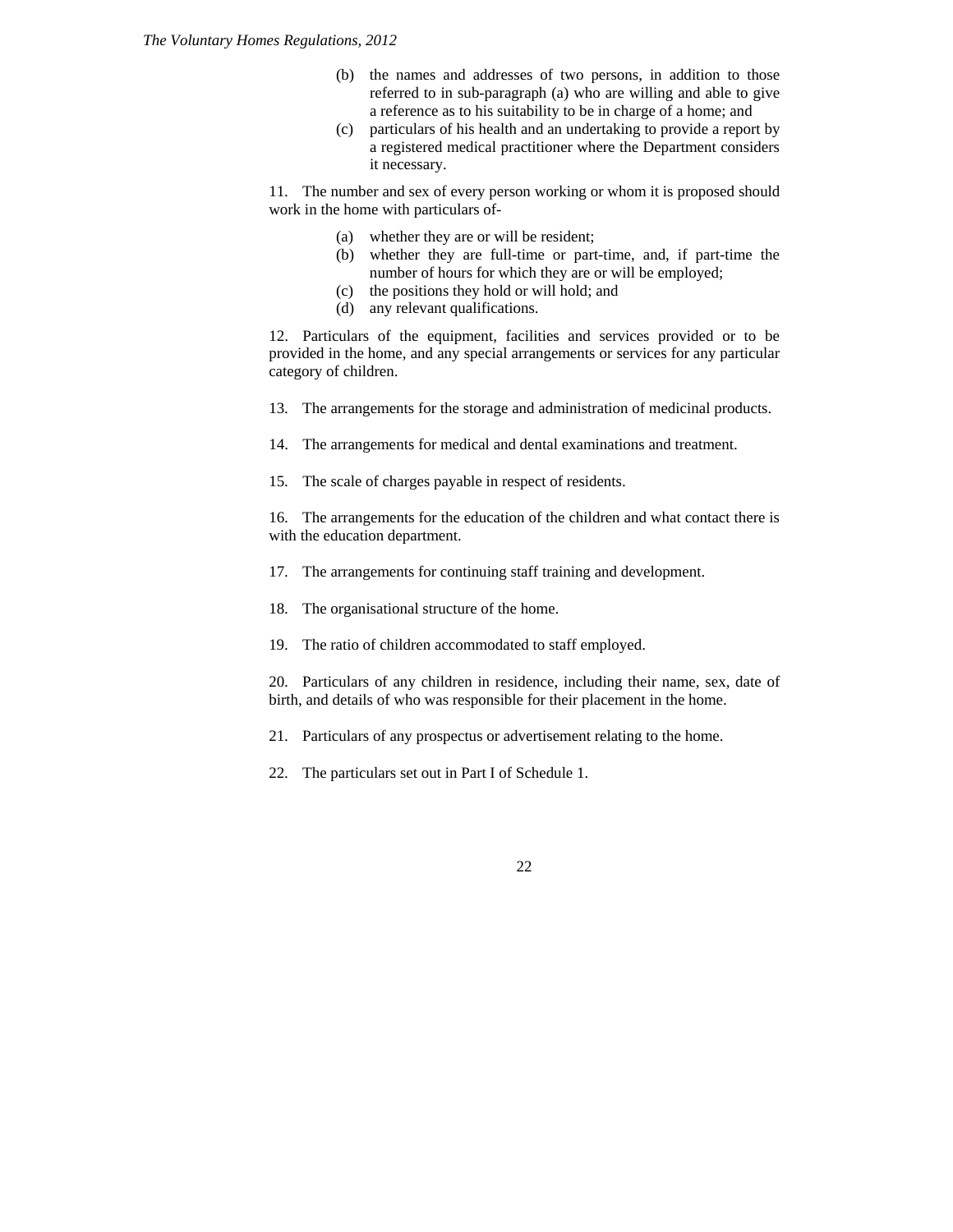#### **SCHEDULE 5**

(Regulation 24)

# **PARTICULARS OF CHANGE OF IDENTITY OF PROPOSED PERSON IN CHARGE OF A VOLUNTARY HOME**

1. The name, date of birth, address and telephone number of the proposed person.

2. The qualifications and experience held by the proposed person which are relevant to his suitability to carry on the registered voluntary home.

3. The names and addresses of any person by whom the proposed person is, or has at any time in the preceding ten years been, employed.

4. The names and addresses of two persons, in addition to those referred to in paragraph 3, who are willing and able to give a reference as to the suitability of the proposed person to be in charge of a voluntary home.

5. A report, where the Department considers it necessary, by a registered medical practitioner as to the physical and mental health of the proposed person in charge.

6. A police record on the proposed person covering the last ten years or such longer period as the Department may determine.

# **SCHEDULE 6**

(Regulation 29)

#### **PARTICULARS RELATING TO VOLUNTARY HOMES**

- 1. The name, address and telephone number of the home.
- 2. The name and date of birth of the person in charge of the home.

3. The name, address and telephone number of the organisation or person carrying on the home.

4. The name and address of the chairman and secretary.